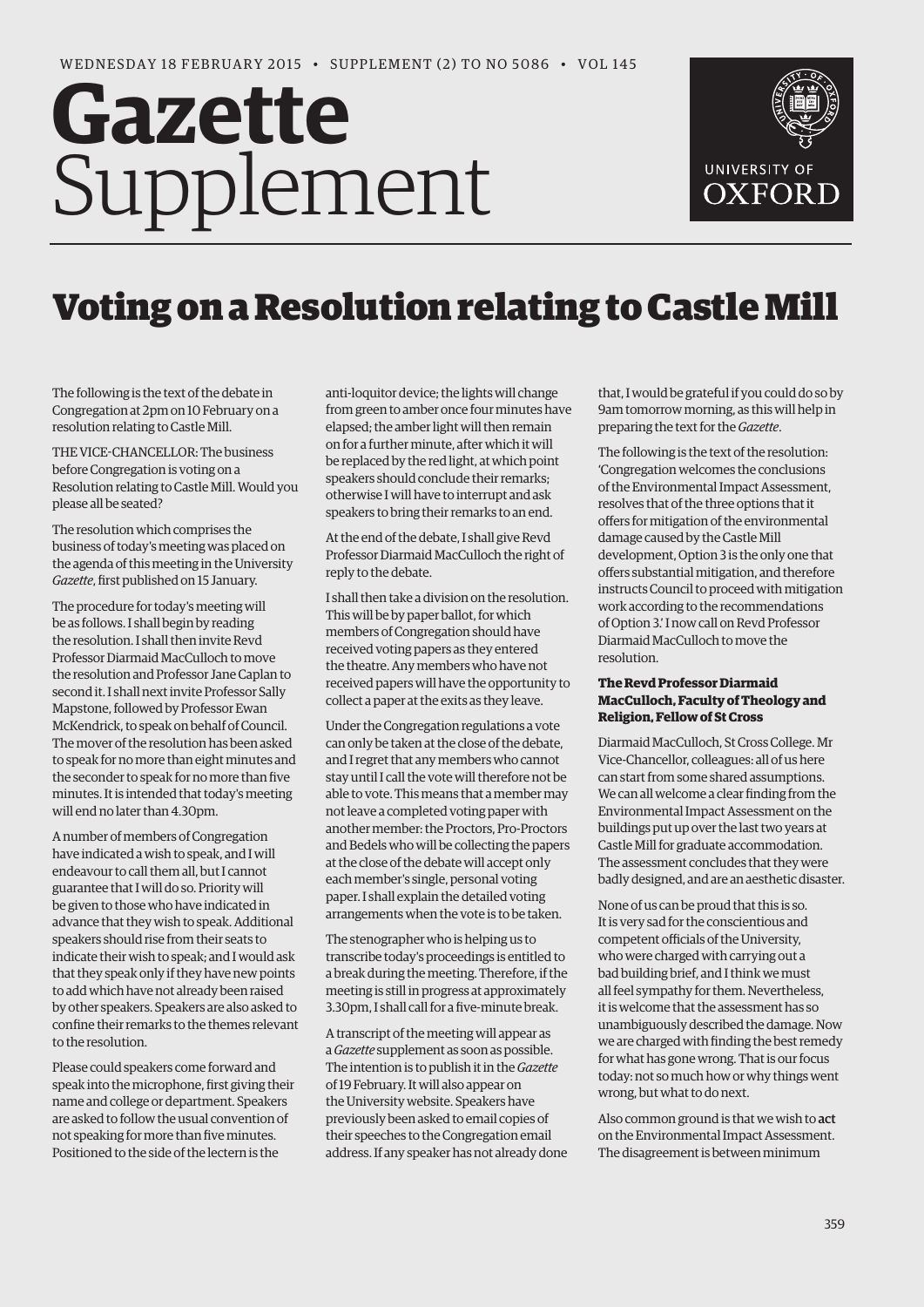action and action which will actually achieve something. The opponents of the motion, following Council, have unambiguously opted for Option 1, the proponents Option 3. The clarity is good: let us not discuss Option 2. Mr Vice-Chancellor, you have said in your recent open letter that the EIA, I quote: 'concludes that the best option is to carry out additional landscaping and exterior work to help the buildings blend in more.' In other words, you claim that it recommends Option 1.

That claim is only possible by selecting particular phrases from the EIA, rather as publicity agents construct blurbs for the back covers of thrillers. No, the EIA gives us three options available for choice. Option 1 achieves nothing significant. It does not affect the single most deplorable feature of the Castle Mill buildings: they are simply too high, by at least one storey – among their other violations of the skyline, they breach the convention observed in recent development on respecting the treeline around the meadow. Their height disfigures an ancient landscape of international significance; literally from miles away. Nothing which does not alter that is of any use. In other words, it is the opponents of the motion who are being deeply irresponsible by wanting the University to spend a great deal of money achieving nothing. The choice is between Option 1, which is expensive and achieves virtually nothing, and Option 3, which is more expensive and achieves a substantial result.

Let us instead be positive. The opponents of the motion have created a narrative of fear; and we will hear a great deal more of that this afternoon. They have seized on back-ofthe-envelope estimates of cost for Option 3 made in the EIA and turned this into a fixed figure: £30 million. They admit that this figure includes some substantial double counting and is therefore far too high; it includes costs which are inadmissible as part of the total. They claim also that the only way presently of financing this is from money which otherwise would be devoted to student support and welfare. Our opponents have, in fact, no real idea what the true figure is. Yet they go on quoting £30 million.

Our opponents also suggest that we who propose the motion want the work done right away, and to be done in a single gulp. None of this is true. We can be creative. We can time remedial work as we like and when we like. We can identify funds or seek funds which will pay for it. We may be able to learn from doing only some of the work at one time, to find out how it is done best

and most economically; and indeed, it may be that the City Council would insist on a phased implementation of Option 3. We can make sure that no student on a current occupancy of Castle Mill has to move before the agreed term of that occupancy is complete.

Another part of the fear narrative from our opponents is to do with donors. Donors, our opponents say, will not give to a university which adopts Option 3. Well, I wonder whether donors will give to a university that behaves in a cavalier fashion towards its ethical obligations or to its neighbours. There has been at least one occasion in Oxford that a donor only gave on condition that a particularly obnoxious building by a distinguished architect was partially demolished. A creative appeal might well indeed find a donor who relished the role of being the saviour of Port Meadow in funding a version of Option 3.

This is going to be an adversarial occasion. Opponents on both sides may say hurtful things to each other; that is the nature of debate. The motion which I seek to move is intended to carry us to a new, more creative, more generous phase in this business: where we use our collective wits to undo the tangle in which we find ourselves, on the basis of an agreement to remove the main harm which Castle Mill embodies. Colleagues, have faith in yourselves and faith in each other, and vote for this motion I am moving.

THE VICE-CHANCELLOR: I call upon Professor Jane Caplan to second the resolution.

#### **Professor Jane Caplan, Emeritus Fellow of St Antony's**

Mr Vice-Chancellor, colleagues: I have three points to add in my seconding of the resolution.

First of all, the scope of the protests. I have a humiliating confession to make: I do not live in North Oxford. Some people may think that this disqualifies me from registering my despair at what the Castle Mill development has done to Port Meadow. They believe that the objections to these buildings have been nurtured by a self-interested community of North Oxford residents, who would rather save a local view than help the University to house its graduate students.

Well, I can assure you that the modest view from my house in South Oxford has just been blocked by the new development on Oxpens Road. I am sad about this, but have I objected to it? No, of course not, because it's only my accidental amenity as

a householder that has been compromised. But the Castle Mill flats have degraded the landscape and a cityscape that are the common property of this entire city and the whole country. That is why we object to them in their present form.

A word now on the allegedly deterrent effect on donors. Let me just remind you that the donor knife cuts both ways. Let me cite a signatory to the 2013 petition, objecting to the development: 'I'm shocked by this. I will write to my old college… and if I find out that any of its fellows were involved I will cancel my endowments and change the (currently favourable) terms of my will.' You know who you are.

Other alumni are reaching the same conclusion and are refusing to make any further donations until this wrong has been righted. Now, it is true that big donors give in millions of pounds, but surely we must also weigh in the value of the multiple connections that bind alumni to their university?

I now speak about the planning balance. The University administration has made much of the claim that the public benefits of the development outweigh the harms that it has generated in terms of planning policy. The planning dimensions of this case are as serious as its financial implications. In some ways they are even more serious, since planning decisions permanently affect the entire Oxford community, whereas financial costs, however painful, are sectoral and temporary. We need therefore to judge the administration's claim attentively.

The government's 2012 *National Planning Policy Framework* sets a very high bar for permitting 'substantial' harm to listed buildings on what they call 'heritage assets'. Paragraph 132 states unequivocally that: 'As heritage assets are irreplaceable, any harm or loss should require clear and convincing justification'

Now, section 6 of the Environmental Impact Assessment concludes only that the planning issues are 'finely balanced' – surely a far cry from the criterion of 'clear and convincing'. It goes on to state that 'the public benefits of the mitigated development [that's with Option 1] would justify the harm assessed in relation to the heritage, landscape character, and views of Oxford.' These public benefits are the provision of accommodation that will remove students from the city's private rental market. But let us remind ourselves that Option 1 preserves no more than 38 rooms, or a mere 0.23% of the University's total stock of accommodation. That is all.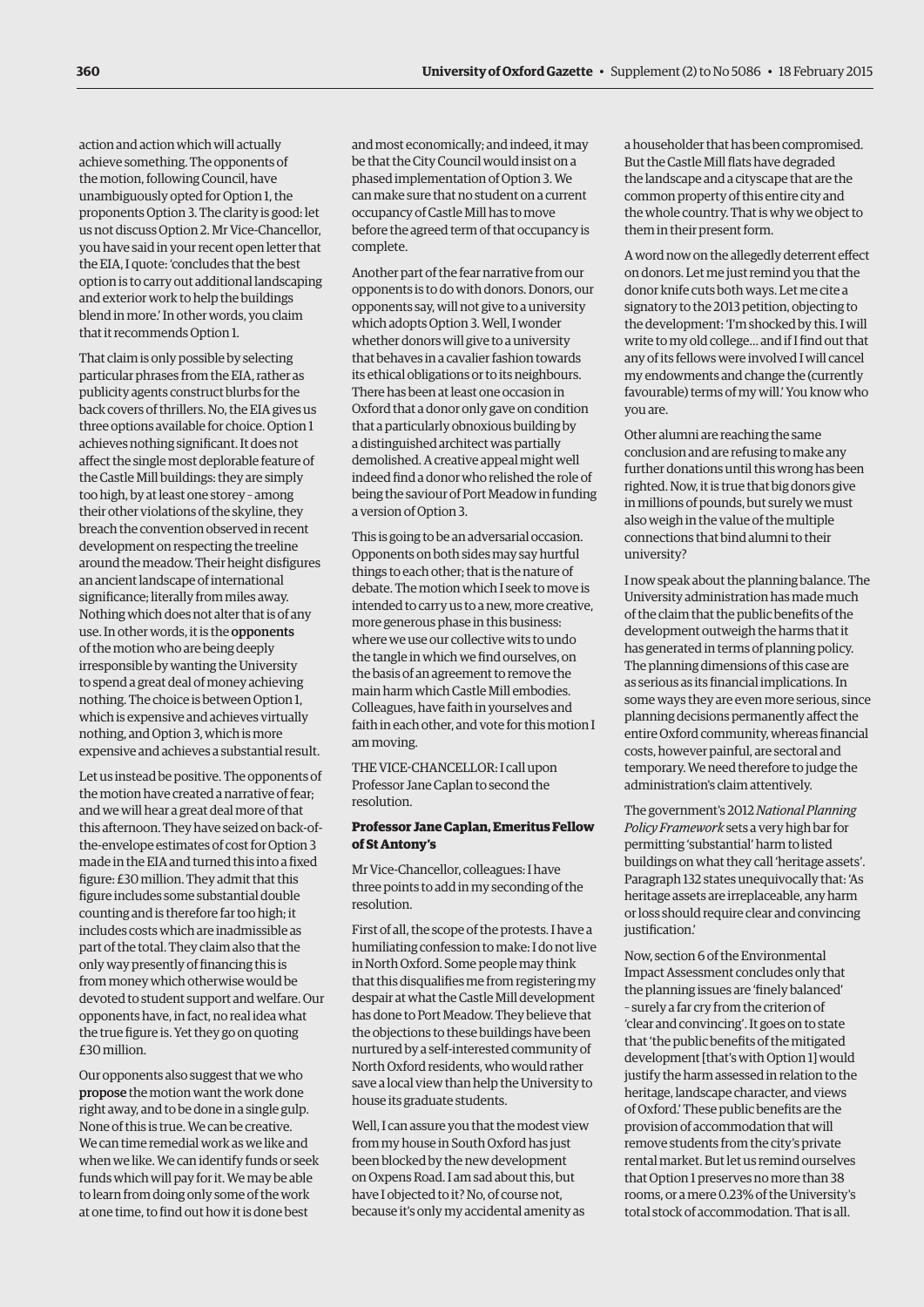So let us look at the other side of the planning balance: in terms of what is lost. Option 1 will mitigate none of the 'high adverse effects' of the Castle Mill buildings on St Barnabas Church, the Oxford skyline, Port Meadow, and the River Thames and the towpath: a long list. Of a further ten effects judged 'medium adverse', Option 1 would mitigate no more than one; one out of ten. For this paltry outcome, the administration plans to spend a whopping £6 million, simply because this action is the least that they can get away with.

As a university, we now have a chance to remedy one of the most publicly condemned planning failures in the history of the city. Now, public institutions are fond of saying that they will 'learn the lessons' of various policy failures, most of which are, of course, unfortunately irremediable. Well, this one is *not* irremediable, and we have no right as members of the University to turn our backs on it. We now have a golden opportunity not only to 'learn lessons' for the future, but to apply their precepts immediately. How many of us are lucky enough to be able to reverse history in this way? I urge you to vote for the resolution before you.

THE VICE-CHANCELLOR: I call on Professor Sally Mapstone, who will speak on behalf of Council.

#### **Professor Sally Mapstone, Pro-Vice-Chancellor (Education), Faculty of English Language and Literature, Fellow of St Hilda's**

Sally Mapstone, Pro-Vice-Chancellor (Education), St Hilda's. Mr Vice-Chancellor, colleagues. I am speaking as Deputy Chair of Council to explain the background as to why Council has decided to oppose the resolution.

The resolution which Congregation is being asked to approve today is based on a major report about Castle Mill published last autumn. The report in question is the Environmental Statement, which provides a lengthy, wide-ranging and independent assessment of the impact of the graduate student housing at the heart of our debate.

The Environmental Statement was commissioned voluntarily by the University, requested by opponents of the development, and carried out by independent experts. The resolution before us this afternoon focuses hard on one aspect of the report: the physical impact of the housing when viewed from Port Meadow. That is a significant element in the report's assessment and the report concludes that the impact is negative, as you have heard.

That judgement is not disputed, certainly not by Council members.

But the Environmental Statement is also about much more than that. It examines the impact of the student housing at Castle Mill under nine major headings, including social and economic impact. In other words it looks at the buildings not only from the perspective of Port Meadow but also from the wider perspectives of the needs of the University and its students, and those who live and work elsewhere in the city of Oxford. It takes seriously the impact on all of them.

None of these needs is more imperative for both the University and the city than the need for housing within a pressured rental market. At present, Castle Mill is providing purpose-built homes for more than 300 of our graduate students, some with young families and some with disabilities (the building has rooms for students with disabilities). It does so on a brown-field site, in a city where both pressure on space for building, and competition for scarce rental accommodation, is intense; so intense that the city authorities impose a ceiling on the number of students who can live out in non-University housing, a ceiling that we struggle to meet.

It is in this much wider context that the Environmental Statement makes its overall assessment and seeks to strike a balance for the future. Where it sets that balance is not by destroying parts of the housing, as the resolution requires, but by a range of interventions to help the appearance of the buildings when they are viewed from Port Meadow. It describes this as Option 1. And it says the following:

'With the improvements proposed in the design mitigation strategy (Option 1), the advantages of the development would outweigh any residual harm.' And it goes on to say: '… for economic and social reasons anything more than the minimum required to achieve a measure of environmental improvements would have a disproportionate effect and should not be pursued on these grounds.'

Council members, including those elected by Congregation, believe that this balanced approach advocated in the Environmental Statement is the right one. It acknowledges that more needs to be done to address the physical impact of the housing but it advocates doing so in a way that does not create major new problems elsewhere. It is also consistent with our duty of care for our students and the conditions in which they live and study.

The use of the word 'minimum' might encourage some people to characterise this as an easy or cut-price option. It isn't easy, involving as it does a range of interventions on site – but, crucially, Option 1 avoids the possibility of turning hundreds of students and their families out of their homes for at least a 12-month period and releasing them into the crowded student housing market, which the option favoured in the resolution would require.

With a cost estimated by the experts at £6 million, Option 1 isn't cheap. But it amounts to one-fifth of the independent experts' estimate of the cost of implementing the demands of the resolution. That is the present estimate; *pace* Professor MacCulloch it would be a mistake, I think, to imagine that delaying or phasing implementing Option 3, if that were the decision taken, would do anything other than add to the expense of that option.

Members of Congregation, this in brief is the background against which Council has decided to oppose the resolution. Not because Council believes there are no issues to be addressed – there are – but because it believes the resolution fails to address them in a way that best serves the overall needs and interests of the University and the city of which we are all a part. There is a better way, as I have outlined, and we should follow it. Thank you.

THE VICE-CHANCELLOR: I call on Professor Ewan McKendrick, who will also speak on behalf of Council.

#### **Professor Ewan McKendrick, Registrar, Fellow of Lady Margaret Hall**

Mr Vice-Chancellor, colleagues. On behalf of Council and my senior colleagues in the University administration, I want to recognise clearly and openly today that we should have engaged with you more effectively on Castle Mill. While we have always sought to act in good faith and to follow the correct procedures, what I will call the 'human factor' has been deficient; and I sincerely regret that.

We did not do enough, soon enough, to engage in or to listen over Castle Mill. We can and we should do better and we are committed to doing so. Of course, effective communication is a perennial challenge in such a complex and dispersed institutional structure. I suspect we may never get a system that satisfies everyone, given the widely disparate views of what constitutes too much or too little information on any given topic. But we do need to tackle head on the perception that, despite our best intentions, we can sometimes seem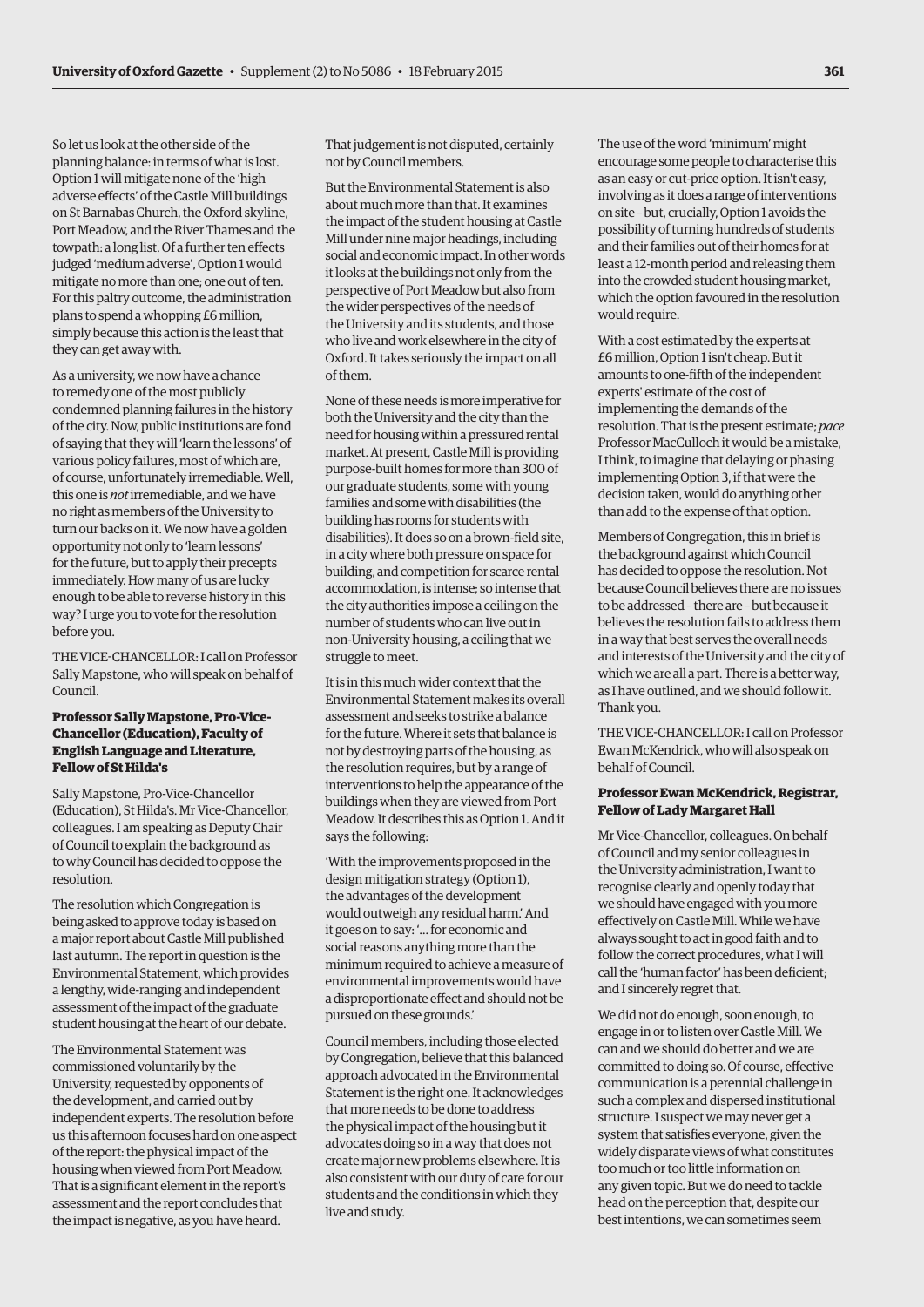remote and aloof, and that is not in anyone's interests.

We have begun to learn the lessons. We have already changed the way in which we discharge our responsibilities when designing, building or refurbishing buildings. All of the land, property and construction expertise in the University has since been joined in one department, Estates Services, under the leadership of a new Director of Estates, Mr Paul Goffin. This reorganisation has significantly strengthened our ability to ensure that projects are carried out consistently with best practice. A number of important appointments have been made to bring inhouse appropriate professional expertise that enables us to improve our management of projects and processes and the work of those instructed to act on our behalf. A new planning procedure has been introduced, which has been shared with the City Council. For larger projects we now develop detailed communication plans to identify key neighbours to invite, we hand-deliver leaflets advertising consultation events and we hold them at times which, we understand, are convenient to those likely to want to attend. Two recent examples of these new processes and of compliance with best practice procedures are the consultations for the Big Data Institute and the Amenities Building, both at the Old Road Campus. Of course, there remains room for improvement. But it would not be true to say we have not learned lessons. We have. Today we would prepare a development such as Castle Mill differently, even though the process we adopted then was compliant with our obligations.

We will learn similar lessons about listening and engaging more attentively. But we should not attempt to address the issue of communication and engagement, if that is what the issue is, by spending £30 million as an act of atonement which visits the consequences on our students while leaving the real issues unanswered. We are tackling the issue of engagement. We have learnt – and will continue to learn – our lessons. If you vote against the resolution you are not thereby vindicating the way in which we have handled this issue. We have recognised and we do recognise that we did not do enough to engage with you over Castle Mill. But we are committed to doing better.

THE VICE-CHANCELLOR: The debate on the resolution is now open to the house. Please could the speakers come forward and speak into the microphone, first giving their name and the college or department? I call first on Professor Avner Offer.

# **Professor Avner Offer, Emeritus Fellow of All Souls**

Vice-Chancellor and colleagues, I will speak to Option 3. There are two costs in question: one is the cost to the University budget; the other is the cost to the larger community. Castle Mill inflicts visual pollution on a glorious vista, which forms part of the heritage and identity of both the city and the University. The VC's letter does not acknowledge this harm, and expresses no regret about it; indeed, until today, I have not heard any expression of regret about it. In law, and also in economics, it is accepted that the party which inflicts harm has an obligation to make it good. It is no defence for the offender to say that he would like to use his money for something else. Restitution comes first. The reputational damage to the University is not the *accusation* of wrongdoing, but the possibility that it might be *true*. If the University executive has made an error, Congregation, which is above the executive, now has an opportunity to redress it.

Port Meadow gives pleasure to many hundreds, perhaps thousands every week. Those who benefit are a diffuse group of people; it is hard for them to combine against a single resolute transgressor. Vistas are precious even in terms of cash. The frugal Victorians expressed this by voluntarily giving up expensive urban land for public parks. Imagine our cities without them. Think of Oxford without Port Meadow, the extensive riversides, South Park, and also the meadows and parks cared for so well by the colleges and the University, and so differently from this Castle Mill project.

What is the impact of Option 3 on the University budget? The VC's letter mixes up two categories. £30 million is the *capital* cost; the cost of the fix over the life of this project. It is a single figure which is meant to capture the cost over time, next year, the year after that, spread over the life of the asset. But the VC's letter compares this lifetime cost with the benefit of research funding lost *in one year only*, and comes up with the preposterous figure of 6% or 8 professors in perpetuity. The estimate contains some other mix-ups. It includes a cost of rebuilding the lost rooms, but omits the £8 million flow of rents that they would produce. If this is taken into account we are down to a cost of £22 million and 5½ professors. Two other inconsistencies that I don't have time to discuss, unfortunately, would bring the cost and a number of professorships a good deal lower. Just for example, the 33 new units are projected to

cost three times as much as the ones they replace.

Now, if research income is also capitalised on the same basis as the cost of Option 3, on the recurrent year-to-year basis, then the cost to the University of mitigation, of Option 3, is not 6% of its annual research income, but less than half of 1%. As a percentage of the capitalised income of the University as a whole, it is less than 0.2%. In other words, when calculated consistently, properly and correctly, it barely registers at all. The University and city have been fortunate to inherit intact the grand vistas of Port Meadow from previous generations. But the executive intends to despoil the pearl of Port Meadow forever, in order to add 5½ professors to the hundreds we already have. It may feel tough-minded and responsible, but it is just the opposite. Future generations, and I hope that members of Congregation as well, will find this shortsighted myopia impossible to accept. Thank you.

THE VICE-CHANCELLOR: Louis Trup.

#### **Louis Trup, President of the Oxford University Student Union**

My name is Louis Trup. I am from Brasenose College. Members of Congregation, as President of the Oxford University Student Union I will try and highlight the student perspective on the impacts of undertaking extensive, unforced construction work to remove the top floor of the Castle Mill student homes.

I believe that Congregation must take as given that the process that led to construction of the homes was bad. Those at Wellington Square must learn from this. Students care about this city, our city, and we at OUSU will of course want to be a part of ensuring that the future consultations are better.

However, this is not where the debate is today. Today we debate the future. We are today dealing with a proposal to prioritise a subjective opinion on aesthetics over painful realities for graduate students, disabled students, students with families, the wider Oxford community and the values which this body is entrusted to uphold – excellence in education and research.

The buildings are no longer just buildings; they are homes.

These buildings are homes for families. Removing the top floor removes some of the severely limited affordable and modern accommodation where students can raise children as part of a community. A current student resident of Castle Mill who lives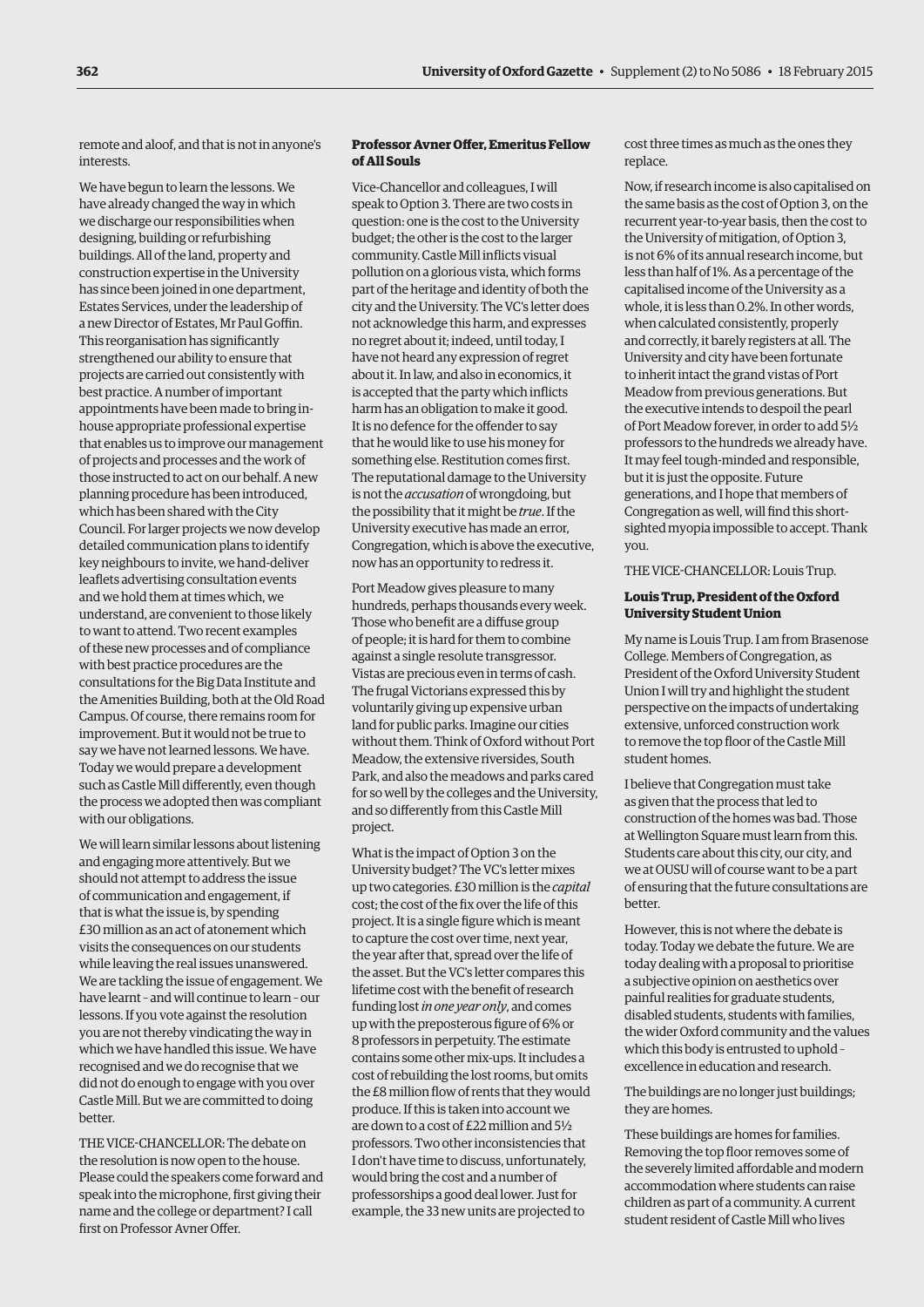with their partner and child described to me the rat-infested home they moved out of when they came to Castle Mill, after months on the waiting list. There is not enough affordable family accommodation in Oxford, and I am not willing to tell this student, or students in a similar position in the future, that they will have to move their child back into poor-quality housing because of a view.

These buildings are homes for disabled students. 45% of the accommodation provided by the University for disabled students is in Castle Mill. Congregation must see that is it has a responsibility to the members of our Oxford community who need additional provisions which cannot be found in the private rental market.

These buildings are homes for the finest students. Students apply to Oxford, not because they like our skyline, but because they want to live, learn and research amongst the finest thinkers in the world. An archaeology student, who has studied Port Meadow's heritage and understands its value, has made the point that 'If we cannot afford to live, we cannot come to learn and research.'

Now, I have highlighted how the impacts of this resolution will affect students in Castle Mill, but the passage of this resolution has impacts on a far wider scale.

Oxford is the least affordable place to live in the UK according to Lloyds Bank. Rent has risen massively year on year, and forcing students out of University accommodation will push the rents even higher. If we take graduate accommodation away, we will make it more expensive for students living out, impairing the wonderful access work done by departments, colleges and the central University. We will also make it more expensive for low-paid University and college staff. This is especially insulting following the work of Oxford students who have campaigned for these staff to get a living wage. In passing this resolution, we will take that improved living standard away from them in one fell swoop.

Many in the community may value a view, but everybody in the community needs somewhere to live, and so if Congregation is to do its duty to the local community, it must not negatively impact every person in it.

Now, the arguments made by the proposition, which argue for a phased approach, worry some students even more – the idea that students trying to study will have to live in a building site and bring their children up amongst all the health and safety risks that brings is disgraceful.

A phased approach even undermines the proposition's own arguments – phased building work would ruin the view of Port Meadow for not only a few years, but for many.

But most importantly, when we talk about the community, it must, and I emphasise, we must include the most vulnerable – disabled students, students with families and those struggling to make their rent. The proposers have scandalously denied these people a place in the community they have defined. Today Congregation could prioritise a subjective opinion on aesthetics over painful realities for graduate students, disabled students, students with families, the wider Oxford community and the values which this body is entrusted to uphold – excellence in education and research. Listen to your students, think about the vulnerable in our community, and uphold the values of this University: vote no.

THE VICE-CHANCELLOR: Jamieson Hunter.

#### **Jamieson Hunter, Department of Physics**

Vice-Chancellor, Congregation, I am Jamieson Hunter, Finance Manager for the Department of Physics. I have lived in Oxford for 17 years and have worked in the University for the last 6. I would like to make a few brief points.

I draw your attention to Section 15 of the Non-Technical Summary, and in particular the costs of Options 1, 2 and 3 and, as we have heard about the costs of Option 3, £12 million for building works, £2.5 million loss of rents, £7.5 million to provide additional accommodation and then £8 million of lost rent for the future. If you build the accommodation for £7.5 million you cannot lose the rent as well, unless you're going to give them rent-free in perpetuity. So you either lose the rent, or you build alternative accommodation, but not both. So delete the £8 million of costs and we get to the figure which was previously mentioned of £22 million.

Furthermore, I concur that the cost of the whole development being £24 million in 2010, which is about £3 million per block, for an average 40 or so students. The building cost inflation may have driven this up to, say, £4 million, so it is hard to comprehend the cost of £7.5 million now to build accommodation for 30 or so displaced students.

Today we vote to recommend Option 3. However, £30 million, £22 million or even £18.5 million is not trivial as a future cost. However, I would suggest that this is not a

*future* cost. It is a cost that was incurred in 2010 when the decision to build adjacent to Port Meadow was made.

The decision was ill advised on three grounds: it was an inappropriate location, it was inappropriate density of buildings and inappropriate design of buildings. The decision to build on Castle Mill triggered the costs that we are discussing today. The costs sat latent until now, an unpaid penalty for past indiscretion. The costs we are considering have long since been incurred and today we are just facing up to them.

The Congregation, I hope, will approve the proposal to adopt Option 3, and then I would hope that Council would ask for a better solution than mitigation. Given that they face a mitigation of the environmental impact they are duty bound to look for value for money; and once committed to £30 million or £18.5 million or somewhere in between, I suggest that they should look at the alternative, at the cost of building alternative accommodation.

Building new accommodation phase by phase at new locations would release the buildings at Castle Mill for demolition. There is no loss of accommodation until each new location is available, no student disruption until a one-off move to new accommodation is made, and the gradual phased restitution of the error of this development flows back to the community. Once the buildings have gone the land can be made over to parks in perpetuity for the community and a symbol of the restitution that the University has made to this community and all future generations. They will be able to celebrate the day that Oxford recognised the damage it had done and had the courage to make proper amends. It is likely that the two most southern buildings of Castle Mill could remain, and still return the historic views to the community. With screening and cladding, I am sure they may be retained.

Much will be made of alternative ways in which funds may be used – every organisation faces complex pressures and conflicting needs and certainly every extra pound saved on one project releases a pound to another. However, this factor does not diminish our responsibility to correct those things that went wrong.

This university, this city and all of the citizens should be served by courageous decisions that are made mindful of the great heritage that we share and mindful of the duty we have to future generations to manage the custodianship of this beautiful city with the utmost integrity.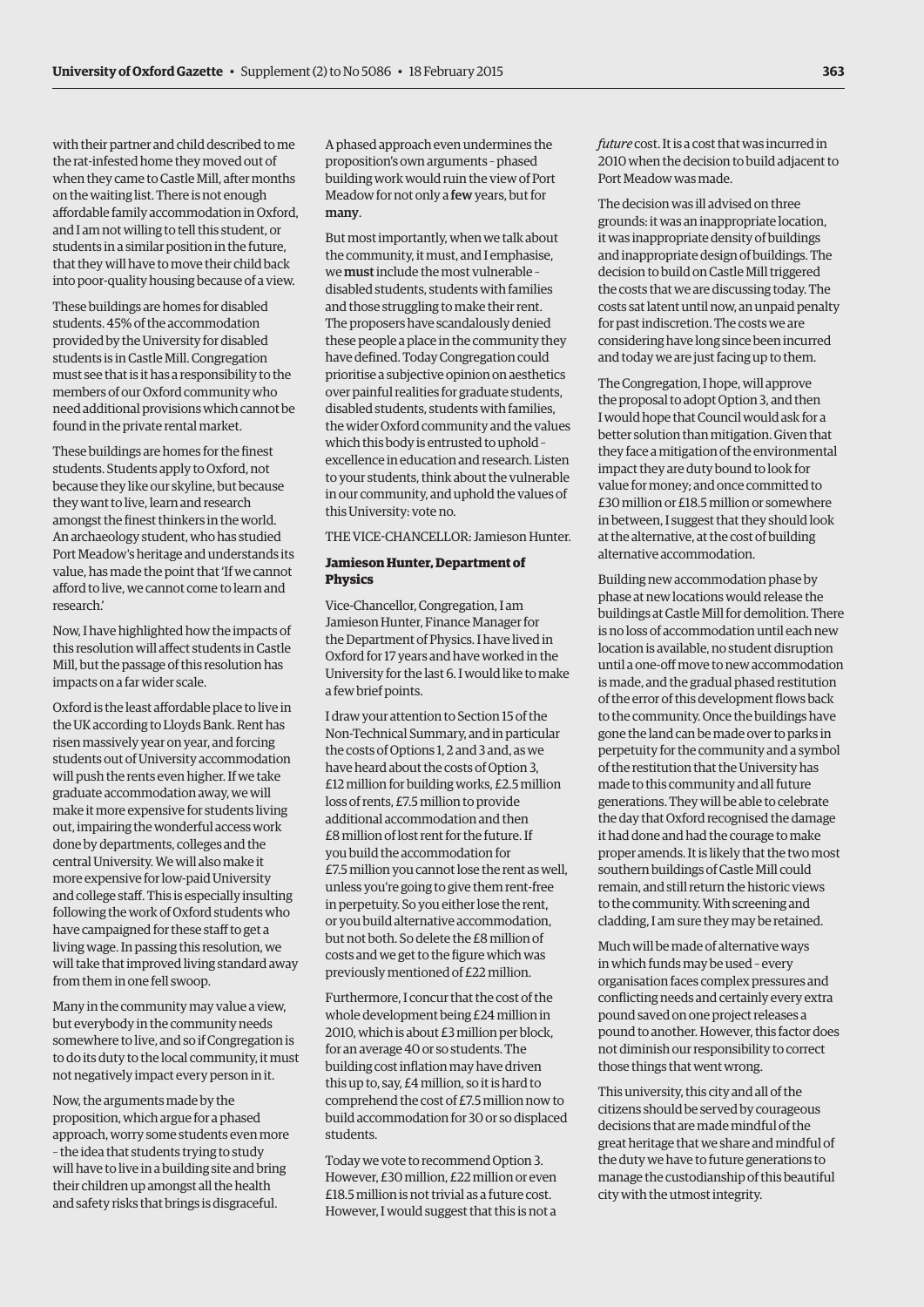Vote for Option 3 and hope that good counsel delivers a result that will make us proud of our brief time in the history of this great place.

THE VICE-CHANCELLOR: Professor William James.

# **Professor William James, Pro-Vice-Chancellor (Planning and Resources), Sir William Dunn School of Pathology, Fellow of Brasenose**

William James, Brasenose College. I shall first outline how we might implement the recommendation embodied in the Environmental Statement, Option 1, and then go on to outline the range of possibilities for implementing the resolution before us, Option 3.

Option 1 is priced by the independent consultants at £6 million. Should the resolution be rejected today, and subject to the necessary planning approvals, we will develop detailed schemes for implementing this proposal. We will do so in partnership with residents and other stakeholders, and will set aside a budget of £6 million for this and related environmental enhancements. Council wishes the financial impact to be restricted to the graduate accommodation account. If we allocate all the current reserves of this account and its future surpluses to the implementation of Option 1, the consequence will be either a delay of approximately four to five years in the future expansion of University housing, or a substantial increase in student rents, or a combination of these two. Clearly, even this option will have significant impact on the quality of some students' experience in Oxford, and on the divisions' academic plans.

Option 3 is priced by the independent consultants at £30 million. I stress that your officers have not examined this in any detail, and are uncertain about its structural and logistical feasibility. They also share the doubts of some members, which we have already heard, concerning elements of the estimated cost build-up, and note that, for example, the cost of site acquisition, let alone the identification of appropriate sites, was not included. We would therefore be unwise to assume that costs would be significantly lower. Clearly, the financial impact could not be limited to the graduate accommodation account, and would have to affect other planned activities in the University. I should stress that although the University has substantial endowments, the great majority are earmarked for particular charitable purposes, and cannot be used for graduate housing. We have been able to

identify a limited number of ways in which such a sum could be repurposed without breaking legal or regulatory obligations, and I will briefly outline them now.

First, some of our academic departments, all of which are asked to run balanced budgets, have accumulated significant reserves. These reserves have usually been set aside as contributions towards significant planned capital replacement projects, essential research equipment, or bridging support for staff at the end of fixed-term contracts. A windfall tax on these reserves could generate the necessary resources and ten departments would each lose over £1 million under this arrangement, with consequential disruption of their academic plans.

Secondly, we could choose to allocate some of the OUP reserves recently transferred into University general endowment funds. A portion of these had been earmarked by Council for the capital expenditure plan, and this decision could be reversed, but obviously at the cost of cancelling several major projects that are central to the plans of all four divisions. A second portion of these funds had been intended for a second phase of the Oxford graduate scholarship matched funding scheme, but it would be possible to curtail that plan instead. The remaining portion was intended to build a permanent endowment, by matching philanthropic donations, in order to support key academic services, collections and posts in perpetuity, and thereby to reduce our dependency on recurrent transfers from OUP and taxes on departmental income. Again, these plans could be curtailed, but at the potential opportunity cost to the University of £3.5 million per annum in perpetuity.

Thirdly, we could cut £30 million from the operational budget of the University by freezing all vacant generally funded posts for nine months. Administering such a policy would, of course, be challenging, and the impact on students and colleagues of the absence of teaching and support staff over this period would be significant.

We shall have to decide whether, in the light of these likely consequences to our academic plans, the resolution can be supported. To vote for the resolution, one must necessarily have convinced oneself that such expenditure on such a purpose is the best way of employing the University's resources to achieve its charitable objectives: that is, the pursuit of learning through teaching and research.

THE VICE-CHANCELLOR: Dr Daniel Isaacson.

# **Dr Daniel Isaacson, Emeritus Fellow of Wolfson**

Mr Vice-Chancellor, colleagues. I am Daniel Isaacson from Wolfson College. That the University's Castle Mill development has done appalling damage to precious environments of high landscape quality and historic integrity, enjoyed by the scholars of Oxford University and the townspeople of Oxford over many centuries, and celebrated the world over, is not at issue. This damage has been strictly documented in the Environmental Impact Assessment, also known as Environmental Statement, which the University voluntarily (under threat of judicial review) commissioned after the fact, which describes this impact unflinchingly in the measured language of environmental professionals. It assesses the impact from four hugely valued Heritage Asset Settings – the Oxford skyline, Port Meadow, the River Thames and towpath, and St Barnabas Church – as High Adverse. Damage to fragile environments often is irreparable, such as paving Paradise to put up a multistorey car park and the Westgate Shopping Centre. Fortunately the damage we are considering today is reparable. The Environmental Statement sets out three options for mitigation of impact on the environment. The EIA assesses that for the four Heritage Asset Settings on which the impact of the Castle Mill development is High Adverse, the impact remains High Adverse if either Option 1 or Option 2 is implemented.

Yet Council has declared that it will implement Option 1, despite costing £6 million and doing nothing to reduce the High Adverse impact of the Castle Mill development on these four Heritage Asset Settings. Council justifies its insistence on Option 1 and refusal to implement Option 3 by two quotations which we have heard today from the Environmental Statement, as well as in the published statement. How can one and the same document mandate two contrary courses of action? Key to the answer to this question is the fact, pointed out by Sushila Dhall, that the two quotations come from two chapters that do not concern impact on the environment but rather economic considerations, and were written by consultants other than Nicholas Pearson Associates, who are responsible for the document as a whole.

The situation is like this. The Rolls–Royce of the squire of the village has hit a villager and injured him, fortunately not fatally, but the villager is in need of care. The village doctor writes a report for the squire on the villager's injuries and what caring for them will cost (this is in the days before the NHS).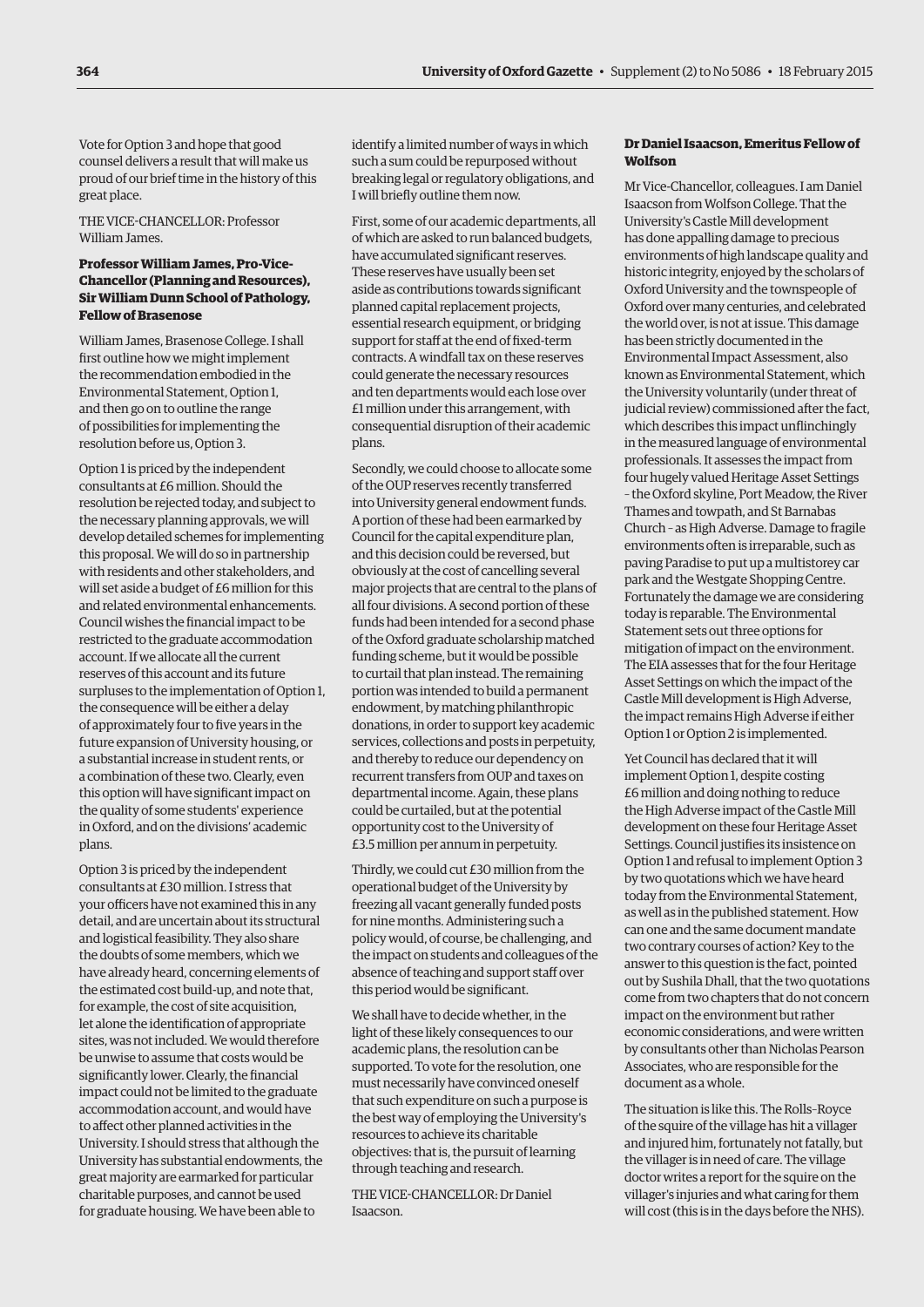At the same time, the squire's land agent writes a report on the situation, not about the injuries suffered by the villager, but about the impact on the squire's finances if he is asked to pay the costs of caring for the villager, and the land agent adds his view that the squire is much too important a person in this village, indeed the most important person in the village, whose farms, which are very expensive to run, are essential to the functioning of the village, and he couldn't possibly be expected to pay for any but minimal treatment of the injured villager. The squire cites his land agent's judgement as justifying him in paying for only the minimum treatment of the injured villager, though it's clear from the doctor's report that this will leave the villager with a permanent and debilitating injury.

One of the reasons why it is so important that we pass this resolution today is not only to mitigate the present disastrous incursion into the precious landscape of Port Meadow, but to hold the line against future predations. In the late 70s there was a proposed 'spine road' from the Botley Road, running north through Port Meadow, and then feeding into St Margaret's Road, to give a route from the west to the north that does not go through the centre of Oxford. One can see the logic of it but it would have been the death knell for Port Meadow as a unique and precious environment, and it was stopped, as earlier the inner ring road through Christ Church Meadow proposed in 1948 was stopped. If the present incursion is allowed to stand unmitigated (and Option 1 is visibly no mitigation), it will constitute a precedent which will pave the inevitable way to future incursions that will damage Port Meadow again and again, until it is only a shadow of what it has been for all these centuries, and it will be for the whole of Port Meadow, as Gerald Manley Hopkins lamented for an avenue of poplars at Binsey felled in 1879, *After-comers cannot guess the beauty been*. Thank you.

THE VICE-CHANCELLOR: Professor Alex Halliday.

### **Professor Alex Halliday, Head of Mathematical, Physical and Life Sciences Division, Department of Earth Sciences, Fellow of Wadham**

Alex Halliday, Wadham College, Earth Sciences, Head of MPLS Division. Mr Vice-Chancellor, members of Congregation, as Head of MPLS Division, buildings loom very large in my working life. Buildings are less important than people, but buildings also matter to people – as this debate illustrates. As Head of Division, I want to do all I can to ensure that the working conditions of

my brilliant and dedicated colleagues are worthy of them.

So buildings matter. Buildings like the new Mathematical Institute named after Andrew Wiles. Most people who work in it seem to approve; it has transformed the environment for mathematics research and teaching. Oxford has now stormed clear of every other institution in the United Kingdom in mathematics, according to the REF, with a top score by a margin for Outputs, Impact and Environment. That building was really important.

Of course not everyone likes the exterior and that's fine too. But what if they disliked it so much they wanted to change it in some significant way? For example, if they thought it would look better with a different colour or with half the number of windows, and they felt strongly enough about it to put a resolution to that effect to Congregation? But then another group of Congregation decided that green was a better colour and the windows were right in number but wrong in shape? This is all highly speculative, and, I hope, improbable; so, perhaps, not too serious. But I am seriously concerned about the implications of a resolution on a topic like the one we have today, were it to be carried.

I should make it absolutely clear that I am not questioning the importance of Congregation; quite the opposite. Rather, my concern is about whether this is the best use of Congregation and the best way of making decisions over an issue like this. Is using Congregation to try to redesign, at a huge expense, existing University buildings the best thing to be doing? I don't think so.

In any case our buildings, like everyone else's in the city, are subject to local authority planning which we have been working with. Rightly so, as we are part of a wider community with needs and priorities of its own, all of which have to be balanced with ours. And lest we forget, there is a continuing city planning process out there for Castle Mill right now.

But even if the final planning decision were in the gift of the University, would it be the best way of spending an estimated £30 million? Clearly not in my view. We need to make sure that our spending is aligned with our core academic and scholarly priorities, and knocking down brand-new purpose-built graduate student housing fails badly on that count.

£30 million equals the University contribution to the new Earth Sciences building, to take one example, admittedly one near to my academic heart. It also

represents the contribution the University hopes to make to the urgently needed new Physics building, which has already raised over £8 million in external philanthropy plus a key quantum technology UK government grant. It represents 1.5 times the cost of the exciting new China Centre at St Hugh's. It is equal to the endowment of Wolfson or St Antony's, both colleges that were built for graduates.

Quite apart from the message that it would send about Oxford, with the £30 million option we would have a range of unpalatable choices with cuts to our plans, some of which Professor James has already referred to, and they could include, for example:

- a tax on departmental reserves (for example, in my division Computer Sciences, Mathematics and Statistics, but many others in Social Sciences and Medical Sciences);
- curtailment of key projects in the capital master plan (for example the new Dorothy Hodgkin building that we are working on for interdisciplinary research between Medical Sciences and MPLS, with major knock-on effects for Social Sciences who want to expand into the science area and would be unable to do so);
- curtailment of the graduate scholarship matched scheme (MPLS may not be affected hugely by this but Humanities and Social Sciences are);
- a freeze on the hiring of academic and support staff unless externally funded; etc.

Even with the £6 million option, as recommended, there would be serious implications.

We all know the buildings at Castle Mill are not the most beautiful expression of our support for our graduates. But they make a vital contribution to meeting the needs of those students. That's what we should be trying to do: making their lives better, not worse.

Of course, buildings matter and they matter hugely to me, but our students matter more.

THE VICE-CHANCELLOR: Professor Steve Roberts.

#### **Professor Steve Roberts, Department of Materials, Fellow of St Edmund Hall**

Steve Roberts, St Edmund Hall. Mr Vice-Chancellor, members of Congregation. I note that the speaker following me takes as his theme that the surroundings of Port Meadow are already so degraded that these flats, if the lower-cost ameliorations were put in place, would make little difference.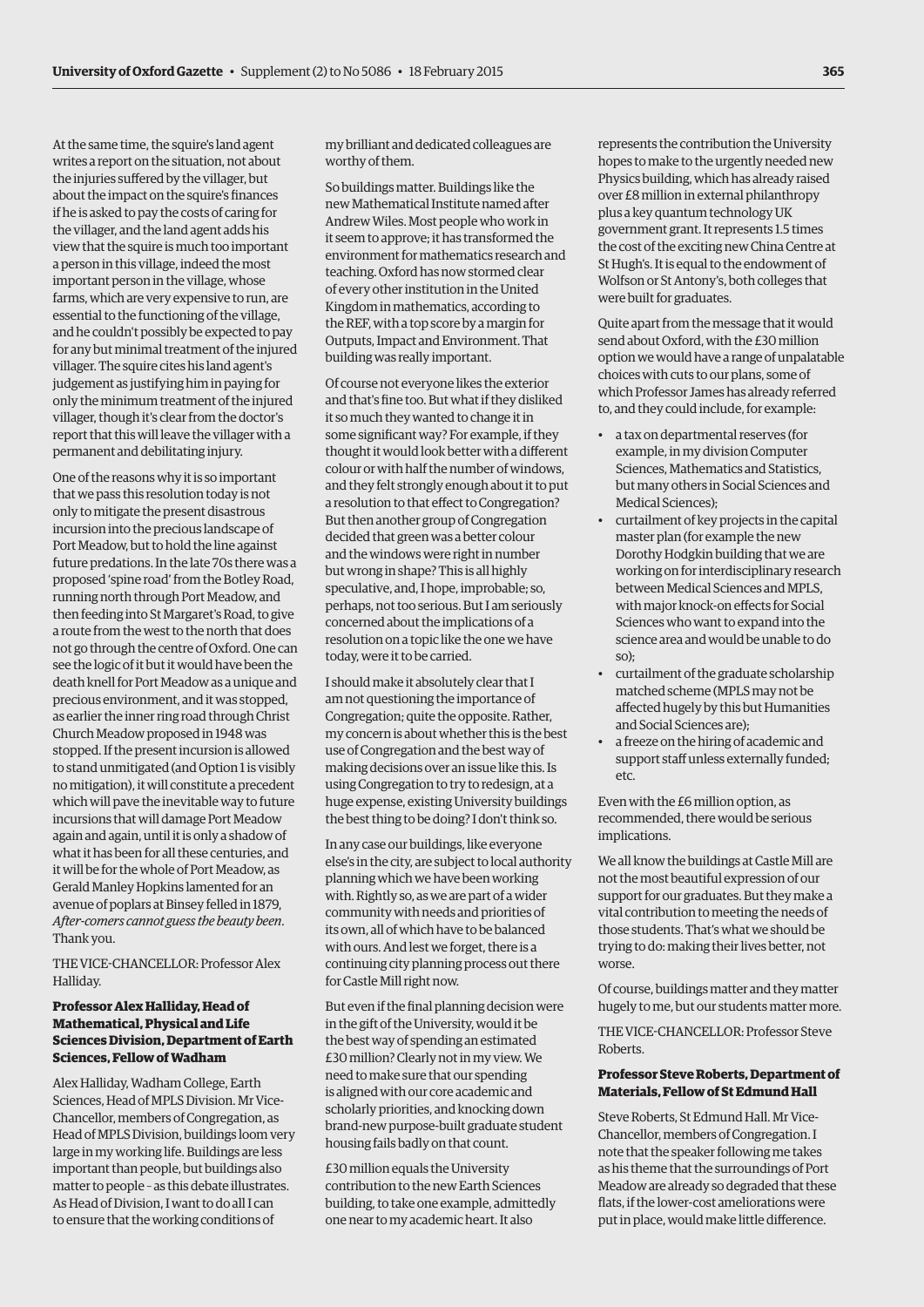If that is his argument, to be blunt, it is nonsense.

I live in Wolvercote. I walk on the meadow often. Port Meadow is largely surrounded by trees. The only buildings I can think of that already have any significant impact are some admittedly rather unlovely houses in Wolvercote itself: but these are low, they are part of a larger village, a domestically lowprofile village.

The buildings in question here are massively more intrusive than anything else around Port Meadow. Most of the photographs we have seen, showing the impact of these flats, have been taken from the southern end of Port Meadow. And they look bad enough from there. But from nearly three miles away, from the 'airmen's bridge', the very north end of the meadow, the impact of this collection of tombstone-like buildings is, if anything, worse. For the whole length of Port Meadow they pull the eye in and the visual effect is like a slap in the face, a continual slap in the face.

The effect is especially bad on bright winter's days, like the one we had last weekend, when the meadow would otherwise be at its finest. I note that the pictures showing the effect of the various ameliorating schemes show the tree shielding in full leaf, in spring and summer; not in winter, when the bare branches offer very little shielding, if any at all.

Now, this might smack of nimbyism; there has been lots of talk of nimbyism; but this is a bigger issue than that. The message being given out loud and strong to the city, the nation and even the world by these awful buildings is that the world-famous Oxford University *just does not care* what a mess it makes of the landscape.

I have tried hard, on my walks on the meadow, to visualise the effects of the ameliorating schemes. I have tried very hard. The relatively small changes made by Options 1 and 2 would still get out a message. The message would be that maybe we do care, just a bit, but not enough to make any real difference.

These buildings, as has been said before today, are simply unlike the very fine Andrew Wiles Building which has just been alluded to; they are simply *too tall*. They are not tall in the sense of 'spires, dreaming, city, for the adornment of'. They are six hulking great identikit lumps. Only Option 3 will have any effect on that.

When my children were younger, if they perpetrated some domestic horror, the excuse would often be in the end: 'I didn't mean to.<sup>1</sup>

I don't expect anybody *meant to* perpetrate such a blight as these buildings have proved to be; I hope not. It is often the wrongs that we did not intend, the things we did not mean to do, not the ones that we did, that weigh heaviest upon the spirit; and these weigh very heavily.

I think Oxford University is old enough, and honest enough, to do the right thing; we should put right, as best we can, that which by some combination of carelessness and thoughtlessness, we got so very badly wrong. I support the resolution.

THE VICE-CHANCELLOR: Dr Seamus Perry.

# **Dr Seamus Perry, Faculty of English Language and Literature, Fellow of Balliol**

Mr Vice-Chancellor, members of Congregation, Seamus Perry, Balliol College, Chair of the English Faculty Board. I have some nonsense to offer you.

Well, no-one is saying they are great buildings. They don't rival the atrocity of the Westgate Centre, and they don't have that sheer in-your-face awfulness of, say, the Zoology Building; but they are not distinguished. They seem to me insipid rather than offensive; they could be accommodation blocks at any university anywhere; in fact, I suspect they would be rather superior accommodation blocks on most campuses; but they are not, I agree, what we would hope to see in Oxford, where the benchmark is set rather high – by Wren, Hawksmoor, Butterfield, Jacobsen and so on. Indeed, what is principally to be regretted, it seems to me, is that we have missed an opportunity to create some lovely buildings; and consequently the real lesson to be learnt, in my view, as the Registrar was saying earlier on, is that we need to sharpen up the ways in which we commission new buildings.

But that we have missed an opportunity to do something better architecturally does not mean we should seize instead with both hands the opportunity to do something else that is wrong. I want to come at this as well from the perspective of Port Meadow – literally, since I, too, live on the edge of it. One thing that has been unhelpful in shaping discussions, I think, and we have heard it this afternoon, is the background assumption that Port Meadow is somehow pristine. This is not an uncommon way of thinking: Oxford has imagined itself as a threatened green space since at least the middle of the 19th century. The poet Hopkins, who I am interested to see is often adduced in support of the motion, was lamenting the loss of old pastoral Oxford

in the 1870s, attacking what he called the city's 'base and brickish skirt'. Well, I admire Hopkins greatly, but I have never much liked his spiritual… nimbyism *is* the word, I think. Incidentally, the 'base and brickish skirt' in question is probably Jericho, a charming neighbourhood of which these days even most statutory professors can but dream.

#### But Port Meadow, members of

Congregation, is not an ideal space; it is a real space, and the reality to which it belongs is the long incremental expansion of the city. It is a precious and beautiful area – that is why I chose to live in Wolvercote – and it has been part of a complex, living settlement now for a long time, which has naturally had an impact. The houses to the west of the Woodstock Road, for example, which are on raised grounds, none of them very lovely, are clearly visible all the way across the northern end of the meadow throughout the year and especially in the winter. Further down the meadow, there is a very extensive estate of tall visible neo-Georgian houses: within my memory there was once just low-level building and scrub on this land; you saw through to Southmoor Road. But by far the greatest visual incursion is Lower Wolvercote, on the northern perimeter, where there stands an extensive estate of three-storey 1960s glass-and-brick boxes, quite unmitigated by trees or anything else. I find it hard to work up much moral outrage about them, and not just because I happen to live in one.

My point – which the previous speaker was kind enough to anticipate, wrongly – my point is not that the meadow is spoiled already, so who cares; but precisely that it's *not* been spoiled. None of the admitted intrusions has ruined the meadow, which possesses a local genius to abide in the midst of the human community of which it is a part; and the Castle Mill buildings need be no more seriously despoiling than any of the other many structures that impose upon its view. The Environmental Statement, unambiguously it seems to me, recommends the mitigating work that the University has proposed, and I have still yet to hear a good reason to doubt the legitimacy of that opinion. A better reason, that is to say, than the mere hunch that one knows better.

Now you could call the several intrusions upon the meadow 'compromising' but I would put the emphasis on 'compromise' in a different way – compromise as a balancing of diverse obligations, all real, but not all simultaneously realisable – the whole area of non-utopian human enterprise, in short, which falls within what Winnicott cheerfully calls the *good enough*. We have a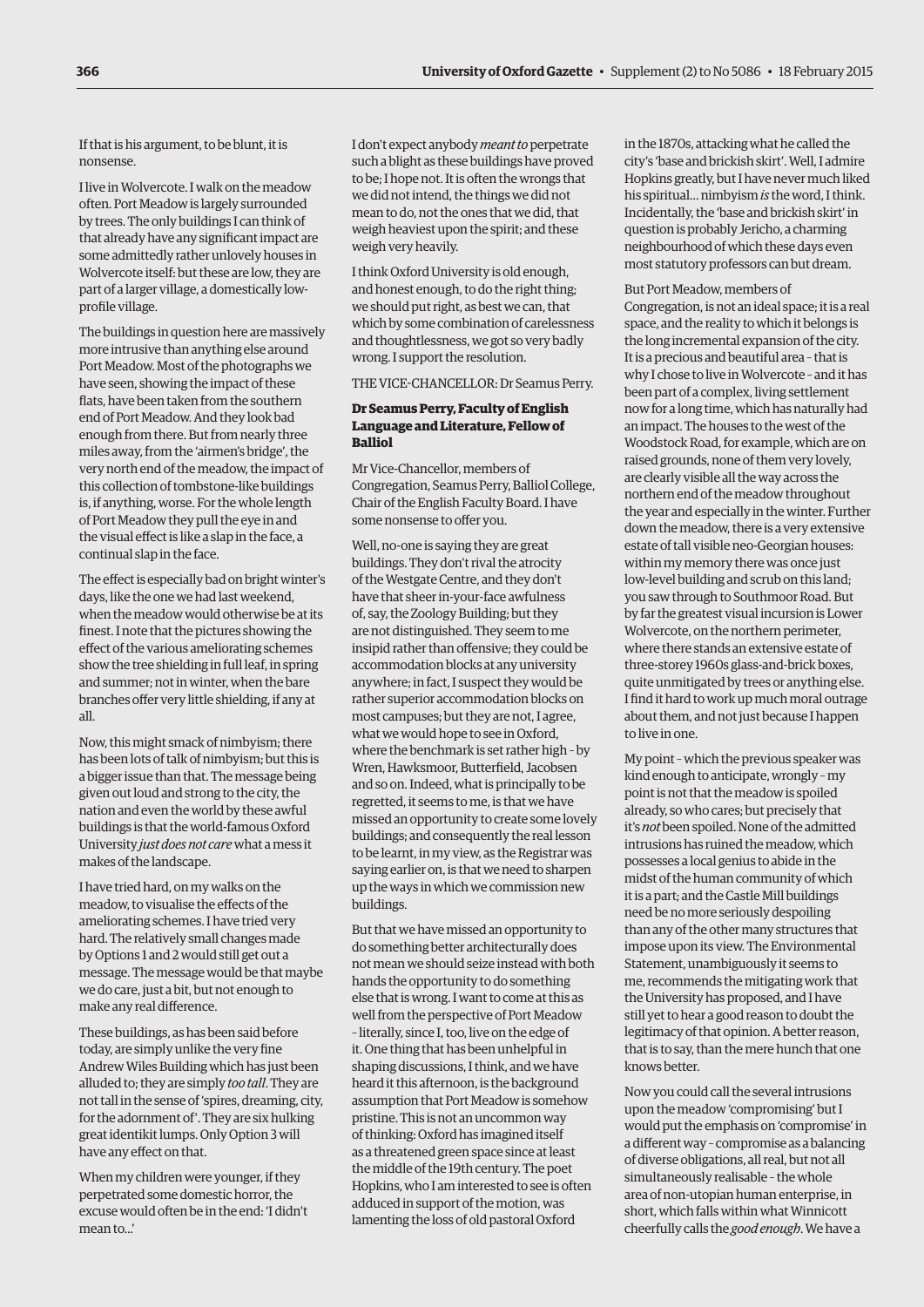duty to the good of visual amenity, no-one would disagree; but we have other duties to discharge as well; and the circumstances must be rare indeed in which aesthetic considerations are the only considerations that matter and I do not believe that we face such circumstances today. You cannot spend £30 million – why, even £22 million – twice. And on the whole, I would rather spend it on education. That is to say, rather than enabling a slightly better view of a 'classic skyline' to be had from a particular vantage point. To propose to spend such a sum on that – a sum equivalent to, or more than, the total endowment of many of the nation's universities – seems to me somewhere between misguided and bizarre.

THE VICE-CHANCELLOR: Dr Peter Collins.

# **Dr Peter Collins, Emeritus Fellow of St Edmund Hall**

Peter Collins, St Edmund Hall and the Mathematical Institute. Mr Vice-Chancellor, I come here this afternoon carrying a lot of baggage.

How could I not support our graduates, having been the first MCR President at my undergraduate college, having represented University graduates before Wolfenden's University Grants Committee and been Secretary of the Tutors for Graduates' Committee for seven years?

How could I not appreciate the need for the right type of graduate accommodation, having served almost as long on the University's Accommodation Committee, which, in my day, met graduate tenant representatives of University properties on a regular basis, as well as developing new accommodation for graduate families?

How could I not well understand the implications for fundraising, having chaired the steering committee of the Colleges' Fundraisers Forum, later Development Forum, as well as having worked with benefactors on three continents?

And how could I not appreciate the full financial implications of the present predicament, having as a College Investment Bursar spent six months of my life purchasing and converting a hotel for junior member accommodation, having served on the University's Contributions Committee, and having on the General Board seen the Saïd Business School accounts showing eye-watering University expenditure, involving (in part) work on decontamination, to develop the school on its present site after Congregation had turned down the University proposal to build in Mansfield Road?

I also need to declare the Trusteeship of the Oxfordshire Branch of the Campaign to Protect Rural England and the Chairmanship of the British arm of the European heritage organisation Europa Nostra, the British members of which include the National Trust and English Heritage. I can confirm that the effect on the Oxford skyline of the Castle Mill blocks is not just a little local difficulty, but is bringing the University into disrepute outside our national borders.

It is in this context I would encourage you to appreciate my views, which are:

1. That it is difficult to contest that the Castle Mill blocks are ugly and that the view of Oxford from Port Meadow, celebrated for centuries, is severely compromised, yes, compromised, by the height of the buildings. That the buildings have, in a professional opinion, 'high environmental adverse impact' and have caused outrage across the local community cannot be contested.

2. The University in putting up these buildings has made a major error, both in respect of its duty to protect the historic environment and in maintaining its reputation. Apologies, amounting to admission, saying that its procedures have now been 'adapted' are just not good enough.

3. That the effect on the actions of benefactors is much more likely to be deleterious than helpful if Option 3 is not followed. Benefactors often remove support from institutions, as we heard, where repute is compromised and appreciate the need to correct mistakes more than compounding the felony, which is what Council's representatives are asking us to agree to today.

4. Although any loss of accommodation for junior members is to be regretted, the temporary loss of the various units in the context of the ever-increasing total University and college provision should not be a deciding issue. Considering the design and heritage matters involved, these particular units should, of course, not have been proposed and built in the first place.

5. Of course, there will always be those who disapprove of Oxford as what they see as an elite university which wastes its monies giving tutorials to its students and being generally profligate. Many of us have spent a major part of our lives trying to dispel these myths.

Yes, there will even be those who would suggest that it is bad policy to spend

good money after bad in the context of a forthcoming election and the national spending on universities. But, having made one incredibly bad mistake, that the University should now run scared of doing the right thing by removing the extra storey and lowering the roof is short-termism of questionable moral worth. The context of the cost of doing this – much, much less than the repeated University mantra of £30 million, with its double counting – is not the day-to-day running of our departments, but the capital building costs of, say, developing the Radcliffe Observatory site. Calculations that I have vetted for removing the Castle Mill top floor, reshaping the roof, painting the facades and planting trees (but avoiding the cost of cladding) and accounting for the loss of net income whilst the work is done, give rise to a figure of around £9 million.

All the issues associated with today's considerations will disappear away very quickly, unless we do not vote in favour of Option 3. If Option 3 is not grasped by Congregation, the embodiment of a bad decision, which we had a chance to reverse, will remain standing at Castle Mill, to remind the University, the local community and all those whom we hoped would have good intentions towards this ancient institution, in the UK and abroad – not to mention the city planners and those who expect us to inhabit the moral high ground – of our refusal, when given the opportunity, to correct a bad mistake. I urge you to support the resolution.

THE VICE-CHANCELLOR: Professor Malcolm Airs.

#### **Professor Malcolm Airs, Emeritus Fellow of Kellogg**

Mr Vice-Chancellor, Congregation. I wish to oppose the motion, even though I can understand why so many colleagues and friends have been moved to support it.

There can be no doubt that the development in its present form is offensive. In the crucial views from the meadow, its unremitting length, its glaring white facade and its repetitive roofline take no account of its context. The anger that it has generated is totally understandable.

Nevertheless, it must be recognised that the development was legitimately granted planning permission with very little opposition in the belief that it was an appropriate use for what was considered to be a brownfield site.

Given that it exists, the most realistic response must be to explore measures that would lessen its impact in the short term,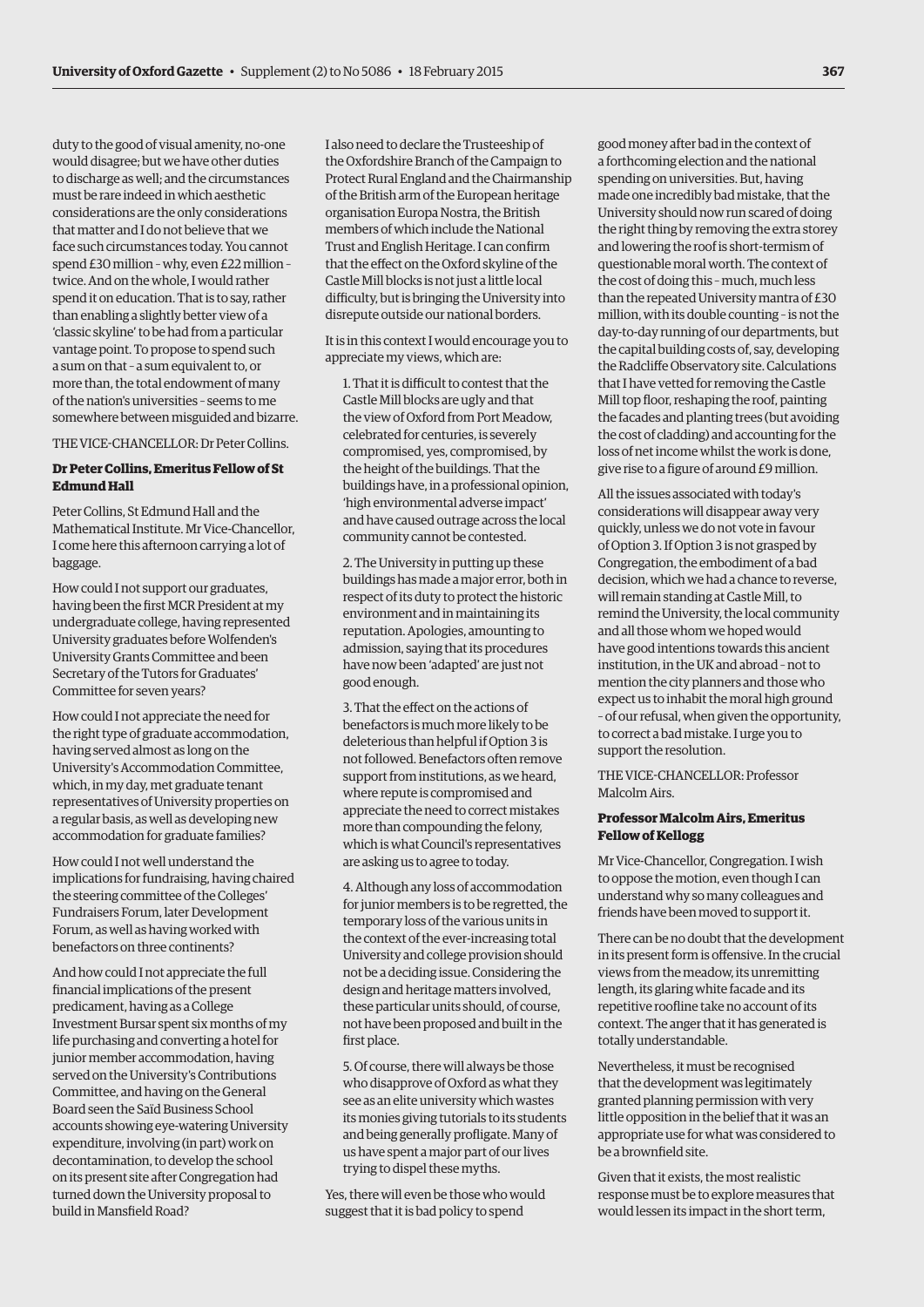whilst seeking a total redevelopment in a more respectful form in the medium term.

The proposed recladding and a properly considered landscaping scheme would address the issue of the stark appearance of the Port Meadow elevation but, in itself, it will do nothing for the roofline.

If, however, two of the central blocks are lowered, by removing the pitched roofs and replacing them with a flat sedum roof, this will introduce a degree of variety to the skyline and will allow the tower of St Barnabas to reassert its dominance. This would be a much more subtle and effective mitigation strategy than a uniform decapitation of the whole length of the development which would simply compound the banality of the original design. You can't turn bad architecture into a good design by removing an upper storey. But such an expensive change would encourage the retention of the building for its predicted lifespan of around 80 years.

Thus, in opposing the motion, I would urge the University to go further than the simple recladding exercise and to consider a more refined architectural treatment. And if, in addition, the University were to enter into a legally binding commitment to redevelop the site in a more sympathetic form after a reasonable period of time, it would demonstrate a willingness to respond to the well-founded criticism in a responsible manner.

It should be remembered that, whatever strategy is adopted, it will require a fresh planning application. It is absolutely essential this time that the detailed design should be subject to the widest possible public consultation in order to restore respect across the whole community. Thank you.

THE VICE-CHANCELLOR: Professor Jan Schnupp.

#### **Professor Jan Schnupp, Department of Physiology, Anatomy and Genetics, Fellow of St Peter's**

Vice-Chancellor, dear colleagues. Jan Schnupp from St Peter's. The Castle Mill development is a drab, ugly concrete box, which occupies a prominent site. It is visible not only from Port Meadow, but it also dominates the train station, greeting many visitors to our city with a facade that is so painfully dull and grey that many travellers must surely think they have got off at the wrong stop! Am I in Slough? Surely this cannot be the city that is supposed to be renowned for its dreaming spires! First impressions matter, and as first impressions

go it is difficult to present a less ambitious and less aspirational face than the Castle Mill estate.

I therefore share many of the misgivings that are expressed by those of our colleagues who have proposed the motion before us. But while I sympathise deeply with the spirit of the proposed motion, I also find the way in which the motion is drafted to be logically flawed. What do I mean by that? The motion says: 'Congregation welcomes the conclusions of the EIA, resolves that of the three options that it offers for mitigation… Option 3 is the only one that offers substantial mitigation, and therefore instructs Council...' And so on, and so on.

My problem is that the three options that are briefly sketched out in the EIA can hardly be considered a comprehensive or exhaustive list of all the possibilities that we ought to consider when we are trying to turn this difficult situation to our advantage. Therefore, the fact that Option 3 happens to be the most radical of a bunch of unimaginative proposals does not make a compelling argument that Option 3 should be the one that we should commit the University to!

We must wake up to the fact that a set of buildings of that sort of size, at such a prominent site, will always be a landmark. Whether we take a floor off or not, whether we plant this tree in front of it or that tree, whether we paint the facades olive green or sand colour, none of that will change the fact that the site will always be a major landmark. And only plans which acknowledge and embrace this fact, and which turn this site into a landmark that we can be proud of rather than one which we need to try to hide, can ultimately offer value for money.

None of the three options in the EIA therefore hits the nail on the head, at least not to my mind, which is why the vote that we are about to take is so painful for me. I cannot vote for Option 3, but I also want to make it quite clear that I am also equally dissatisfied with Option 1. Rather I strongly believe that we must look for a much more creative solution to the problem.

It is in principle absolutely possible to build structures which are large but also beautiful, which do not have to try to hide their ugly bulk behind a few trees, but instead enter into a dialogue with nature and at the same time express creativity and aspiration and human values. We might, for example, look to the work of the late Austrian artist and architect Friedensreich Hundertwasser for inspiration. His playful facades often incorporate planted roofs and balconies

interspersed with colourful, uplifting designs. Many of his buildings are more than four storeys tall but they would nevertheless look great next to Port Meadow.

Surely, if we consider throwing six to seven figure sums at this problem, we should first ask whether it might not be possible to get a team of creative architects, sculptors and landscape gardeners to take a completely fresh and vastly more imaginative look at our Castle Mill problem. Maybe we could retrofit the Castle Mill site with tall, beautifully designed planted frameworks to act both as living sculpture and as a screen to break up the ugly blockiness of the Castle Mill complex. These might incorporate balconies and terraces to add value to the living space and they could be planted with a mixture of flowers, ferns, vines and various evergreens which might provide striking plant cover throughout the year much better and much faster than any trees could. If done with sufficient panache and vision such plans might provide a genuine fundraising opportunity, turning the uninspiring Castle Mill buildings into a landmark so visionary that it will be the envy of other universities and something that wealthy donors might actually be keen to have their name associated with.

So in conclusion, I intend to vote against the motion because I feel that it will force us down a path towards an unsatisfactory solution which is not nearly original and imaginative enough. But I fear that, if the motion is defeated, Council might mistake that vote as a mandate to press ahead with an even less ambitious plan. I therefore turn to you, Vice-Chancellor, to remind you that, fairly or unfairly, Castle Mill estate will always be a very visible part of your legacy at this University, and I am looking forward to being able to remember you fondly as the Vice-Chancellor who brought us the visionary hanging gardens of Jericho, rather than the VC who presided over the construction of a disappointingly humdrum and unambitious rental barracks at the heart of Oxford. Thank you.

THE VICE-CHANCELLOR: With that we will take a five-minute break and we will begin again with Dr Jan-Georg Deutsch.

THE VICE-CHANCELLOR: I call on Dr Jan-Georg Deutsch.

#### **Dr Jan-Georg Deutsch, Faculty of History, Fellow of St Cross**

Mr Vice-Chancellor, members of Congregation. My name is Georg Deutsch and I am from St Cross College. What I have to say is brief; but hopefully to the point.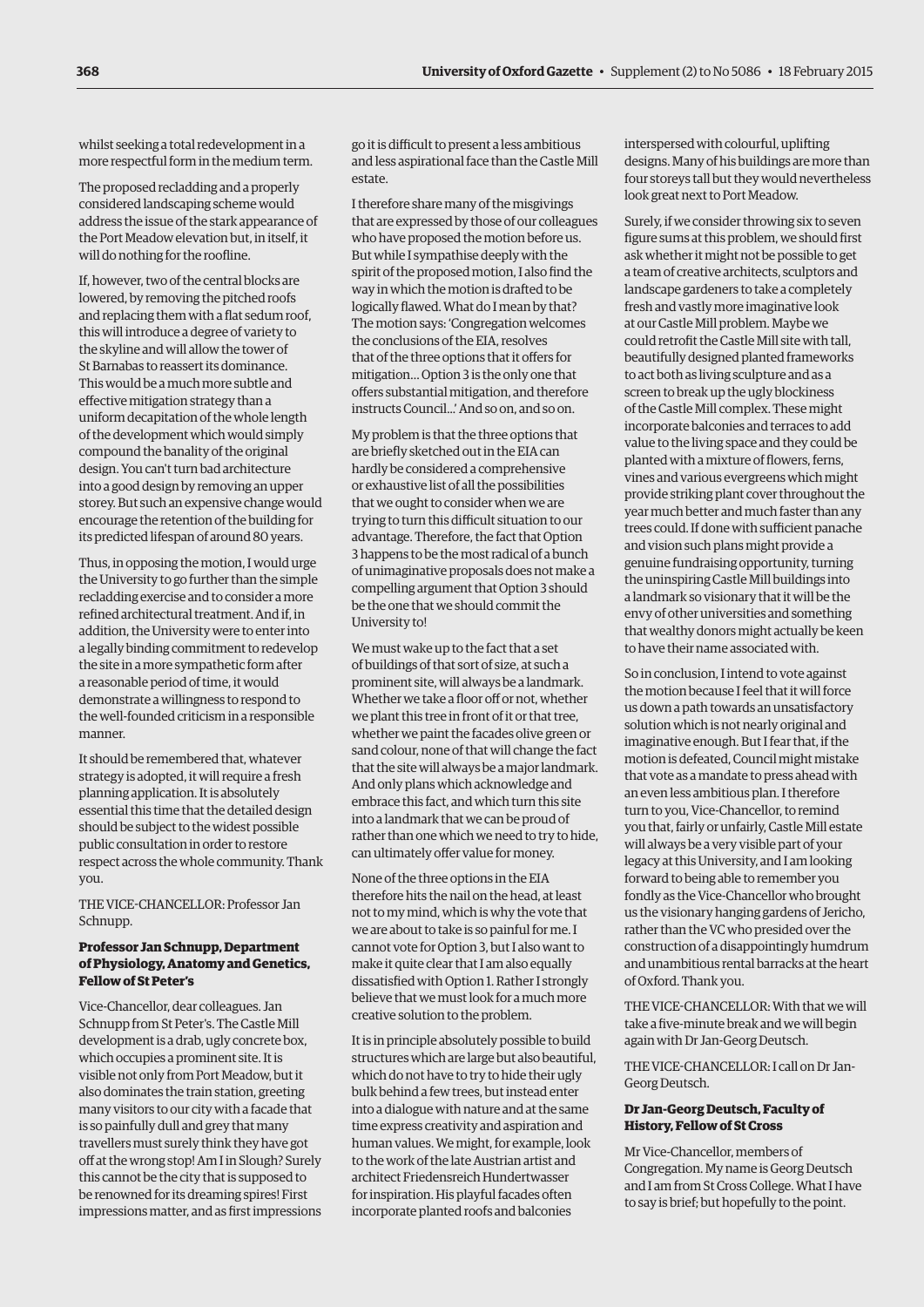Mistakes have been made. There can be no doubt about it. I walked in Port Meadow on Sunday morning. The buildings are truly hideous. The question therefore arises: 'What should we do?'

I strongly believe that just because we do not like egg on our face or the price tag we can escape taking full responsibility for our actions.

Castle Mill was our mistake and it is our duty to do something about it. I therefore humbly submit that we should do the honorable thing and chop the top floor off.

Besides, Castle Mill is a commercial development. In the next 25 years the University hopes to make tens of millions of profit out of it. It is really truly too much to ask the University to forgo some of these profits for the sake of the unique landscape? Please think about that. Thank you very much for listening.

THE VICE-CHANCELLOR: Professor Susan Cooper.

#### **Professor Susan Cooper, Department of Physics, Fellow of St Catherine's**

Susan Cooper, Department of Physics and St Catherine's College. As I see it, mistakes have been made by both the University and the City Council. The University should have had the sense not to alter the plans for the second phase of development at Castle Mill, originally limited to four storeys as the successful first phase had been, and to extend to five storeys, bringing the buildings clearly above the treeline and making them more prominent than any other buildings visible from Port Meadow. City Council officials should not have advised the University that there was no height restriction and should not have approved the five-storey version. In a fair world the University and the city would share the costs of remedial work.

The mistakes committed here are not legal wrongs, but contrary to 'best practice' and also to widely held opinion, which even I, no particular fan of Port Meadow, had to join once I had gone and looked for myself. The height of the buildings and their nearly white colour makes them incredibly 'in your face'. If they are anywhere in your field of view your eyes are drawn to them by that white colour, so that they spoil much more than the space that they actually occupy. This drawing effect would be much reduced if they were simply painted a variety of darker natural colours to help them blend in and appear less massive. I heard several opinions to this effect early on and it seems such an obvious solution that I assumed it would be carried out. If the University had

done so, it would have significantly reduced the stress levels of Port Meadow walkers over the last year and a half. But it did not, allowing anger to continue to build. I am embarrassed and angry at the behaviour of what is, after all, *our*University in this matter.

In making the decision before us here today, it matters to me a lot whether I think the University understands that it did wrong and will behave better in the future. The views from Port Meadow, and more generally the appearance of our city, are composed of many parts and will be affected by many separate future actions. The Vice-Chancellor wrote to us that 'the University has learnt from the experience' and has 'adapted and implemented procedures to try to ensure that, as Oxford's most frequent planning applicant, we always attain the highest standards'. I don't find those statements alone convincing enough. I would like to be given: first, an agreement not to use the granting of planning approval for the second phase of Castle Mill as a precedent in any future request; second, a description of what 'the University has learnt from the experience'; and third, details of how it has 'adapted and implemented procedures', with a comparison of past and new procedures to show clearly and convincingly what has changed.

I sent that request to the administration a week ago and hoped to receive a satisfactory reply. I think that Ewan McKendrick's speech was meant to be that, but there was no promise not to use Castle Mill as a precedent, and I didn't find the rest very convincing. I put more faith in the pledge of the President of OUSU to watch over future planning, and I call on members of Congregation to do the same.

Despite my disappointment, I feel that a good paint job would make a significant improvement, as I described earlier, and that removal of the upper floors, perhaps only two of them, would be better done in 25 years, when major renovation is expected to be necessary anyway. Thank you.

THE VICE-CHANCELLOR: Dr Nick Brown.

#### **Dr Nick Brown, Principal of Linacre**

Nick Brown, Linacre College and, since January, Chairman of Buildings and Estates Subcommittee. I am grateful to the commentators on the Six Nations this weekend for teaching me the meaning of a hospital pass.

This motion pre-empts any decision that might be taken by our own Buildings and Estates Subcommittee or the City Council on the best way forward.

The purpose of the Environmental Impact Assessment was to inform the planning process. The City Council has appointed consultants to review the EIA and Estates Services is working on its own detailed response to that document. I am alarmed that this motion will destroy the careful discussions that are ongoing between the University and the City Council. I am alarmed that those supporting the motion are saying, rather clearly: 'We have no confidence in the way that we have improved our scrutiny processes and we have no confidence in the capability of the city planners.'

BESC, I hope to reassure you, is no patsy; it's not a servant of the central administration. It is an important part of the oversight and the scrutiny of University processes. It's Congregation's eyes. I was warned, when taking over this committee this January, that it was one of the 'grumpiest committees in the University'. I disagree. I have found it to be focused, business-like and very rigorous in its scrutiny duties. In my opinion, had BESC been overseeing the development of the Castle Mill site, we might not have ended up in the mess we are now. BESC is taking a very active interest in the ongoing discussions between the City Council and Estates Services about the response to the Environmental Impact Assessment.

The City Planning Committee has not yet taken a view, but when it does it will certainly take account of the strength of opinion on the impact on the views of the city. The committee has the duty to balance protection of the environment with supporting a fair and inclusive society and promoting economic activity in Oxford. And the Goodstadt Report concluded that the experience and the expertise of the planning committee made it well equipped to handle the complex issues and balance of judgments required to come to a fair decision.

Those supporting this motion this afternoon will either be ignoring the social and economic factors which the council weighted so highly, or saying: 'We are more experienced and have higher expertise and we know better than you what is most important for our city.' Dr Isaacson's parallel was amusing but I noted that the squire did not attempt to tell the doctor what treatment the injured peasant needed.

The EIA did not discuss in detail the environmental impacts of Option 3. I would like, just for a moment, to consider those in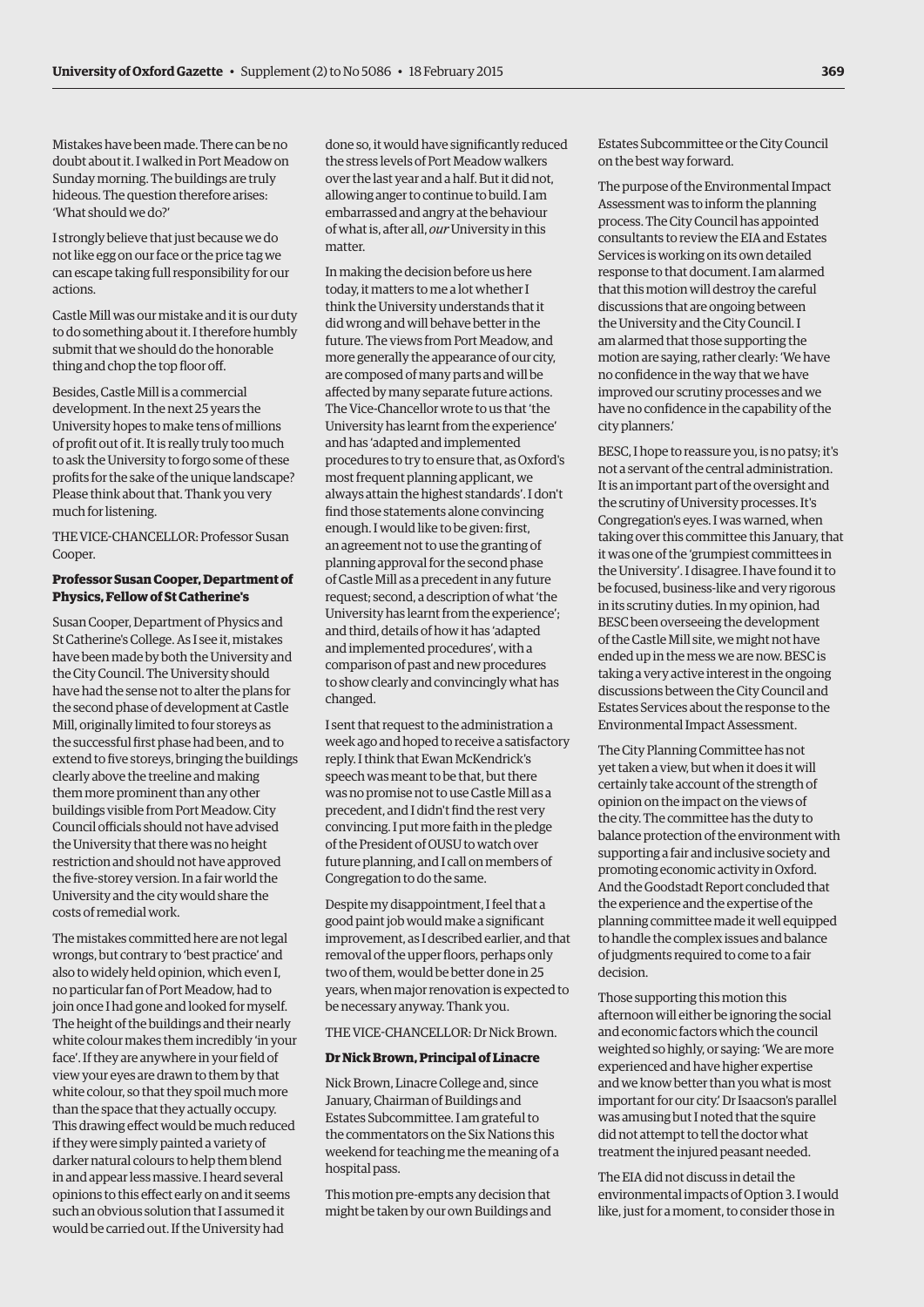a more rounded way. Personally, I find the significant visual intrusion of the whole development more of a problem than its height. For me, chopping off a floor doesn't solve the problem. It creates another significant problem, which is waste.

Demolishing a building generates large volumes of high embodied carbon and highly processed waste materials that are only recyclable as their lower-value components. And in this case, that would include:

- 124 double-glazed windows
- 166 doors
- 33 newly fitted kitchens and bathrooms and
- 2,000 m<sup>2</sup> of roofing.

There would be significant waste vehicle movements causing traffic and pollution. Based on WRAP data the project would generate something like 15,000–25,000 tons of embodied carbon.

From the outside these may be unloved buildings. From the inside they are one of the most popular choices for our graduate students. We are often asked why loss of a mere 38 beds will matter when the University houses over 14,000 students. In fact, the University has only 824 graduate rooms and most colleges are unable to house more than their first-year graduate students. We are desperately short of places to house our ever-growing graduate population and our capacity to adequately house new students is one of the major factors contributing to the current cap on student numbers.

It is clear to me, from discussions at PRAC and elsewhere, that wherever we decide to take our £30 million from there will be serious consequences for the educational and research aims of this University. And, for those reasons, I urge you to oppose this motion.

THE VICE-CHANCELLOR: Professor Kalypso Nicolaïdis.

# **Professor Kalypso Nicolaïdis, Department of Politics and International Relations, Fellow of St Antony's**

Colleagues, in listening to all your wise remarks, I decided to set my written remarks aside. I felt like the old rabbi who listens to Avi and says 'You are right,' and then listens to Schlomo, who is opposed to Avi, and says 'You are right,' and someone says, 'Rabbi, how can Avi and Schlomo both be right?' And he says, 'You're right; you can't be right on both sides.'

And I think, colleagues, we can do better than this. And this conversation today has proven it. Indeed, I think most of us in this room, just like me, rushing from a tutorial, going to a seminar, are well aware that if we are here, it is because of our students. How can we fall for these arguments that are so strong in favour of Option 3, if our wonderful student, Louis Trup, tells us that students are opposed? How can we vote for Option 3 when coming into this building we engage with students, perhaps as I did, and they gave me a heart? They want to give all of us this heart and we all of us, in this room, want to continue to receive the present, the hearts and minds of our students, don't we?

So the question before us, colleagues, is whether it is possible to remedy all the ills that have been explained by our colleagues in favour of Option 3; while keeping the hearts and minds of students. The arguments you have heard today, if I can summarise the core, revolve around two big notions. The first one is indeed that we can do better. It is creativity and you will see, in the flysheet of Option 3, that Option 3 is not, as painted, this simplistic option. It is about colleagues engaging.

In the same way as [Professor] McKendrick explained from the beginning that, maybe as of now for the future we will engage for other buildings, why isn't it possible to truly and creatively engage in a new solution? And in that sense, I think that Option 3, I was happy to see, has brought to its side Professors Schnupp and Airs who were so creative in suggesting other ways in which we can remedy the problem. But I ask you, colleagues: what is the better of these two, much too simple options, Option 1 and Option 3, to guarantee that your creative ideas will find a hearing? I am arguing that it is in the shadow of Option 3. It is in the shadow of a positive vote for Option 3 that Professor Schnupp's wonderful ideas will be taken into account.

And indeed, creativity, creatively engaging together, after we have expressed our collective overall state of mind through Option 3, is based also on one fundamental other key: and that is, dear colleagues, time. Many of my colleagues have spoken about time. Time is the solution. The costing of £30 million, the horrors that we are told about, are linked to the fact that the alternative is to do things quickly. But that's not what Option 3 is about. Option 3 speaks about phased demolition of the top floor, about phased improvements to the building. It speaks about giving ourselves time, indeed, to be creative; perhaps to

work together on a campaign for Save Port Meadow donors, who will work with us for the reasons that we have heard from my colleagues. Time is the key, colleagues, and the philosophers in this room, physicists in this room, will agree with me.

So if we vote for Option 3, we will vote for creative engagement all together. We will vote for giving ourselves the time to work with students and together, to create really the solution that speaks to the fact that, while this campaign has been an amazing alliance between town and gown, perhaps an unprecedented one, it can become, and it will become, an alliance between old gown and new gown. Thank you very much.

THE VICE-CHANCELLOR: Professor Ian Walmsley.

#### **Professor Ian Walmsley, Pro-Vice-Chancellor (Research), Department of Physics, Fellow of St Hugh's**

Ian Walmsley, Department of Physics, St Hugh's and Pro-Vice-Chancellor for Research. Mr Vice-Chancellor, colleagues. I would like to ask the question: what is a commensurate response to the Castle Mill dilemma? Oxford strives in this context to maintain research excellence that assures it a place among the leading global universities. Further, it seeks to facilitate impact and innovation, building on the creative autonomy of our academic and research staff – and our graduate students.

The intellectual environment we value here both benefits from and contributes to a vibrant region, in which the academic faculty's entrepreneurial actions in both research and impact define the vitality of the institution and make Oxford and its environs a place that attracts the best and most creative minds.

Making sure we have the right structure and infrastructure to support this requires careful deliberation so that we use our resources wisely. And our actions persuade others: we rely on stakeholders outside the institution to support our decisions, often by means of their own resources.

There's many places where these things intersect and I would like to give you just one example from my own experience. Recently, I represented the University (indeed both local universities) in negotiations with the government on the City Deal. That deal has already led to the injection of over £1 billion into the region, both through the City Deal funding and more recently Local Growth Funding. Some of that (approximately £30 million, ironically) has come to the University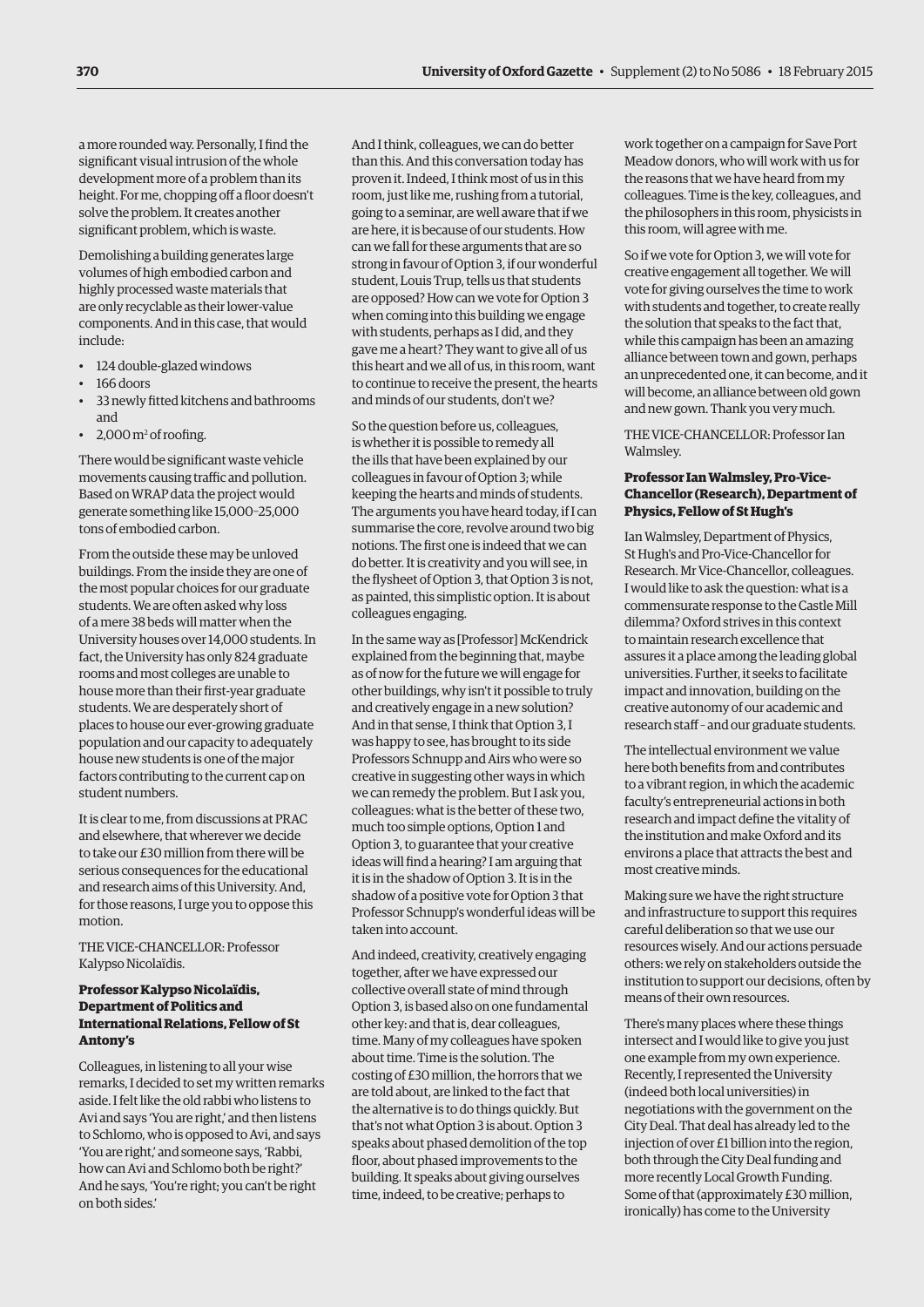to support our innovation and research centres.

During the discussions which took place with the then Minister for Universities and Science, David Willetts, and the then Minister for Cities, Greg Clarke (which gentleman has now inherited both portfolios in an interesting conjunction of our own interests), as well as some of our regional partners – the Head of the City Council, the Head of the County Council and the Chief Executive of the Local Enterprise Partnership – we were asked by ministers what we were doing to support graduate students because they understood the central role of students in research and innovation.

I told him that we had to be sure we could provide three things in order that we could give them the education, training and research opportunities that would be internationally competitive.

First, sufficient funds to provide stipends and tuition. We are working on that through our doctoral training centres and through our own matching funds for the Oxford graduate scholarship scheme.

Second, we needed cutting-edge laboratories, digital provision, libraries and collections to enable them to address the really important research questions that challenge society in the 21st century. We are working on ambitious capital planning to allow this and discussing novel funding mechanisms to enable us to realise our plans.

Third, we needed a place for the students to live, especially ones that were appropriate for the increasing diversity of the postgraduate research student cohort. We are building such accommodation, and Castle Mill is a key part of that provision.

Without all of these three things, we cannot hope to maintain our research and teaching at the level we wish to.

The ministers concurred. They recognised that we were working to ensure the brightest graduate students could come to the UK and receive the sort of education that would enable them to change the world through their ideas and actions. And they invested in our vision by providing more than £20 million through the City Deal alone to co-locate research and innovation – enabling students to work alongside entrepreneurs and to learn from them.

That is an impact that we'll have on our region, on our nation and on the world, and we will need to convince the next government that we are working just as hard to realise this part of our future. Of course, our regional, national and European governments are just one, if an especially important, external partner. Other partners, funders and donors will have different objectives but all will want to know that we use our resources properly.

And the question before us, then, is: what is a proper use of resources in this particular case?

We all agree that the buildings are not beautiful, that they visually impair Port Meadow in not positive ways. But what response should we make to that? I venture, in a time of scarce resources when we wish to show our international, national and regional partners that we are committed to our strategic aims of research and wider engagement and to supporting the people that come here to learn how to do those, spending £1 million per room to remove the top floor from Castle Mill is not a response that's commensurate with the problem.

As others have noted, we do have a responsibility to mitigate the visibility of the structures (and, indeed, that's exactly what the University has said it's going to do), and a responsibility to learn from that process and change how we go about deciding collectively on building designs.

But you have also heard from the students the sort of impact that undertaking Option 3 will have. And this is a message that will be heard externally and received in different way: some may thank us for it, but many will see it as spending £30 million that might have been used to invest in research spaces, scholarships, libraries, teaching labs or other things more directly associated to furthering our strategy for excellence. And we cannot spend this money a second time.

I suggest that a commensurate response is that we look at our vision for the future of the institution in the round and take into account all of our priorities. And, for that reason, I cannot support the motion.

THE VICE-CHANCELLOR: Professor Sir Drummond Bone.

#### **Professor Sir Drummond Bone, Master of Balliol**

Drummond Bone, Balliol College. Mr Vice-Chancellor, I thought of doing something different, just for the sake of variety, and saying that I actually love the buildings in Port Meadow. Unfortunately, I couldn't bring myself to say that. Like everybody else this afternoon, insiders all at the University, I do not find them fun at all. Nevertheless you might also have guessed that a Scotsman would find it pretty hard to spend

£30 million on anything, far less redoing something that we had just done.

More seriously, I want to speak this afternoon not as an insider, but as an outsider – as an external funder of the University, indeed. I happen to be Chairman of a Research Council, of the Arts and Humanities Research Council, the AHRC. We have available, to support postgraduate students in the entire country, £40 million annually. That's masters' – and we don't support much in the way of masters' – and postdoctoral training, all postgraduate students. That is just £40 million.

To spend three-quarters of that, or – even if we are moved to think £20 million – half of that, as the motion urges us to do today; to spend three-quarters or a half of the money available to support postgraduate research from this funding council for the entire UK to fiddle with a building – frankly, we will have no credibility whatsoever with external funders and precious little with the academic community outside this institution. Thank you.

THE VICE-CHANCELLOR: Liesl Elder.

#### **Liesl Elder, University Development Office, Student of Christ Church**

I am Liesl Elder, the University Director of Development, also at Christ Church. Vice-Chancellor, members of Congregation, I wish to speak out about our donors. The proponents of this resolution have claimed that Castle Mill is damaging our relationships with donors and benefactors, and if we wish to continue to benefit from their generosity, we must remove a floor from this development.

I am sorry to say that this claim is without merit and I fear that it lacks any evidence to support it.

As the University's Director of Development, I have more contact with the University's donors than most. We take the concerns of our donors very seriously. And I can assure you that none of our major donors has raised concerns about Castle Mill with me. In fact, I have yet to see any indication that our donors support this resolution at all. Over the past year, I have received only four emails complaining about Castle Mill: three from North Oxford residents, none, zero, from major donors; hardly the wellspring of support referenced by the proponents.

The Castle Mill development has certainly not had a detrimental effect on our fundraising. On the contrary, last year was Oxford's most successful fundraising year in our history. I have every reason to believe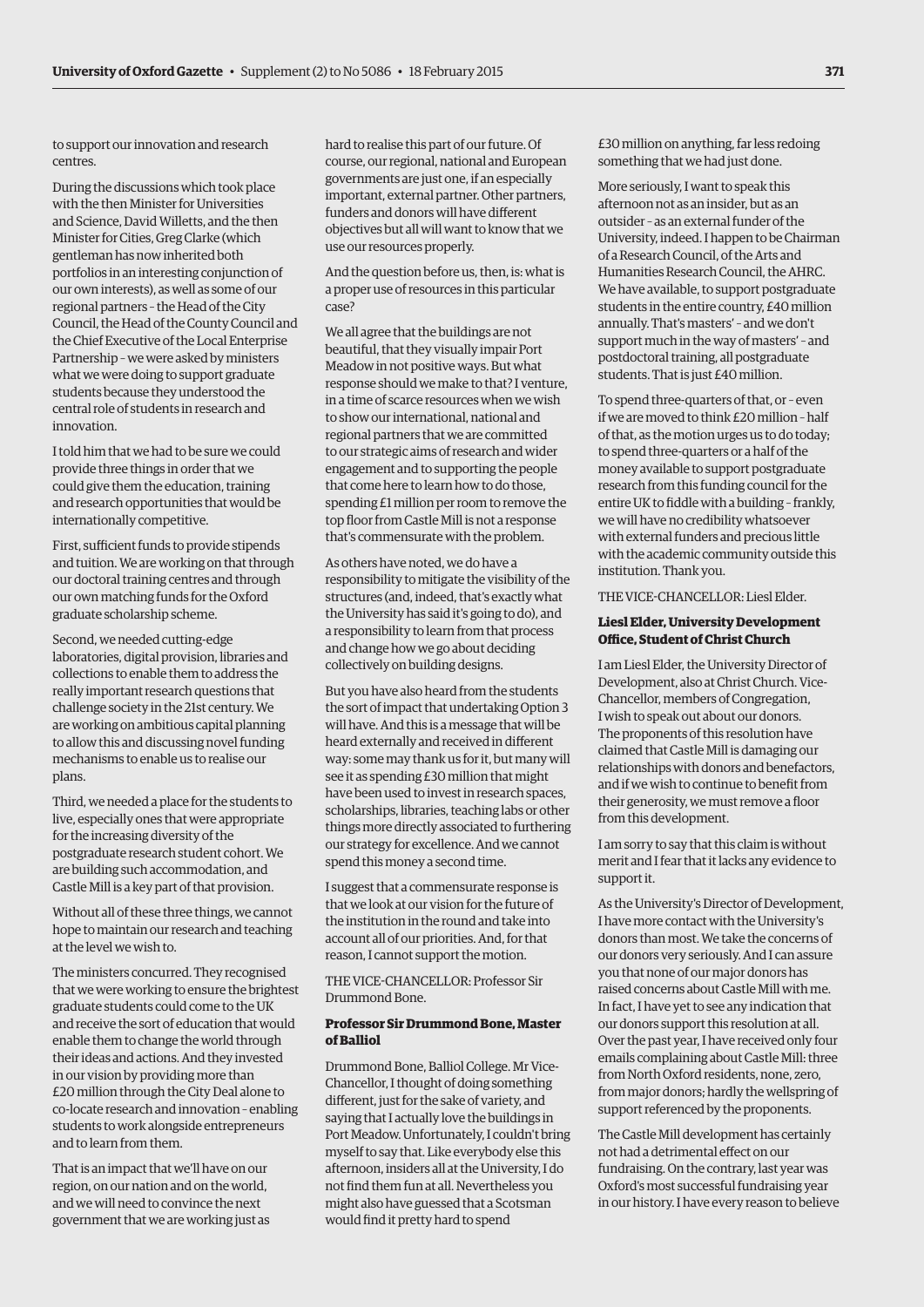that that success will continue if Castle Mill remains at its current height.

Proponents of the resolution have also claimed that the University is wealthy, and has raised so much money through the Oxford Thinking Campaign that finding the funds to remove a floor from Castle Mill should be a simple prospect. Again, I must dispute this opinion with the facts.

I am very proud that the Oxford Thinking Campaign has been so successful. However, it has become clear over the past several weeks that many people do not understand that the overwhelming majority of funds donated are for restricted purposes. Over the past ten years, only £4.2 million has been given to Oxford without restriction – what donors often term our 'area of greatest need'. All other funds for the Campaign have been designated by our donors for use by the colleges, by specific departments, or for particular purposes like student scholarships, endowed academic posts and specific research projects. Thus, whilst the sums we have raised over the years have been large, the amount available for something like Castle Mill is very small, and certainly grossly inadequate for Option 3.

One thing that would be certain to jeopardise Oxford's future fundraising would be to use donor funds for something other than that which they were intended. So whilst it is tempting to think that there is a big pot of money in the Oxford Thinking Campaign that can be used to fund this resolution, it is simply not the case. And as for the suggestion that we might find some creative donor who would like to pay to take a couple of floors off Castle Mill, I have to say this is complete wishful thinking. After working with major donors for more than 20 years I can assure you I have never met one who would be interested in this sort of project.

I think the proponents of this resolution actually have the argument about our donors backwards. I am far more concerned that we will alienate donors if we vote to spend such a huge sum of money on shortening Castle Mill, particularly when we have other viable options for mitigation. I can assure you that donors would much rather see us spending our funds on students, academic staff and research. If this is how we choose to spend £30 million or £20 million or whatever that large total is – removing a floor from a building that we have just completed – why should they invest their funds in Oxford? Can we really argue that this is the University's greatest need? I think not.

I urge you to disregard the proponents' arguments about our donors and benefactors. The real risk to fundraising is if we agree to this resolution. Vote no.

THE VICE-CHANCELLOR: Professor Paul Davies.

# **Professor Paul Davies, Emeritus Fellow of Balliol**

Paul Davies, Faculty of Law, one-time Estates Bursar at Balliol College during whose tenure of office substantial student accommodation was added to the Balliol estate. I am probably the last speaker in this long list who is going to speak in favour of the motion, so let me try and summarise where I think we've got to.

The University essentially has two arguments for not proceeding with the removal of the top floors, one related to the loss of student accommodation and the other related to the cost. Neither, it seems to me, has survived rigorous scrutiny.

On student accommodation, the University's website says it has 9,850 graduate students in residence, so that the Option 3 removal of the top floor would mean that the University was no longer providing accommodation to about 0.4% of the graduate body. This is a very small percentage and can hardly be claimed to be the threat to the academic lifeblood of the University which Council has suggested.

As for the cost of the remedial work, the £30 million figure, it seems to me, has been designed to frighten the horses, and we have heard a certain amount of nervous neighing this afternoon in relation to that figure. But if you look at the University's own Environmental Impact Assessment you will see that the cost of removing the top floor is £6 million. Add a generous £3 million to paint the facades and do a bit of landscaping, and you come out with a figure of £9 million, which is not much more than Council is prepared to spend on Option 1. So it's unclear to me that the cost argument stands up either.

But what I would like to add to the debate is the suggestion that the University is asking itself entirely the wrong question. Council is asking the question, 'Do the costs outweigh the benefits of removing the top floor, the buildings having been put up?' which is, of course, the actual situation. I would suggest to you that environmental law requires a different question to be asked. That question is: 'What would have been the scope of the permission given to the University by the City Council, had the Environmental Impact Assessment been available to the city planners before the building work began?'

And the answer to that question cannot include the costs of remediation, because, *ex hypothesi*, at that stage there would have been nothing to remedy. I would suggest, therefore, that it's wholly illegitimate for the University to claim the loss of the rental income into the future of flats which I would suggest it would never have been given permission to put up in the first place. It is a cost which the University is claiming, one might say – as indeed the Registrar would notice and my colleagues in the faculty would say – that is a form of unjust enrichment.

So it seems to me that this is the old story. Those who take a disastrous decision remain committed to it, even after the full horrors of what they have decided become apparent. Again, with the honourable exception of my former supervisee, the Registrar, there has been no hint of apology from Council and very little by way of regret at the decision to build a set of buildings whose design would have graced an East German city before reunification.

The truth of the matter is that Council is in a wholly conflicted position. It cannot be expected dispassionately to review a decision which it was responsible for. It is therefore entirely appropriate that this body take the decision and I hope that you will express your contempt for the low level of the arguments that have been addressed to you by Council by supporting the motion.

THE VICE-CHANCELLOR: James Blythe.

#### **Mr James Blythe, Vice-President (Access and Academic Affairs) of the Oxford University Student Union**

Mr Vice-Chancellor, members of Congregation, I am James Blythe, Vice-President (Access and Academic Affairs) at Oxford University Student Union and, like many speakers before me, Brasenose College.

Lots of speakers today, and lots of people debating this issue, have not shared Professor Nicolaïdis's heartening desire to listen to the student voice in this debate; to listen to the voice of those who will bear the brunt of this resolution's impact. I am grateful for the opportunity, with my colleague Louis, to speak for them today. It has been, I think, too easy for proponents of this resolution to paint it as a debate between bumbling and a tad malevolent bureaucrats in Wellington Square and noble-minded and tirelessly campaigning ordinary academics and citizens. Be under no illusions, members of the Congregation: that is a false characterisation. The issues involved are complex; mistakes, bad ones,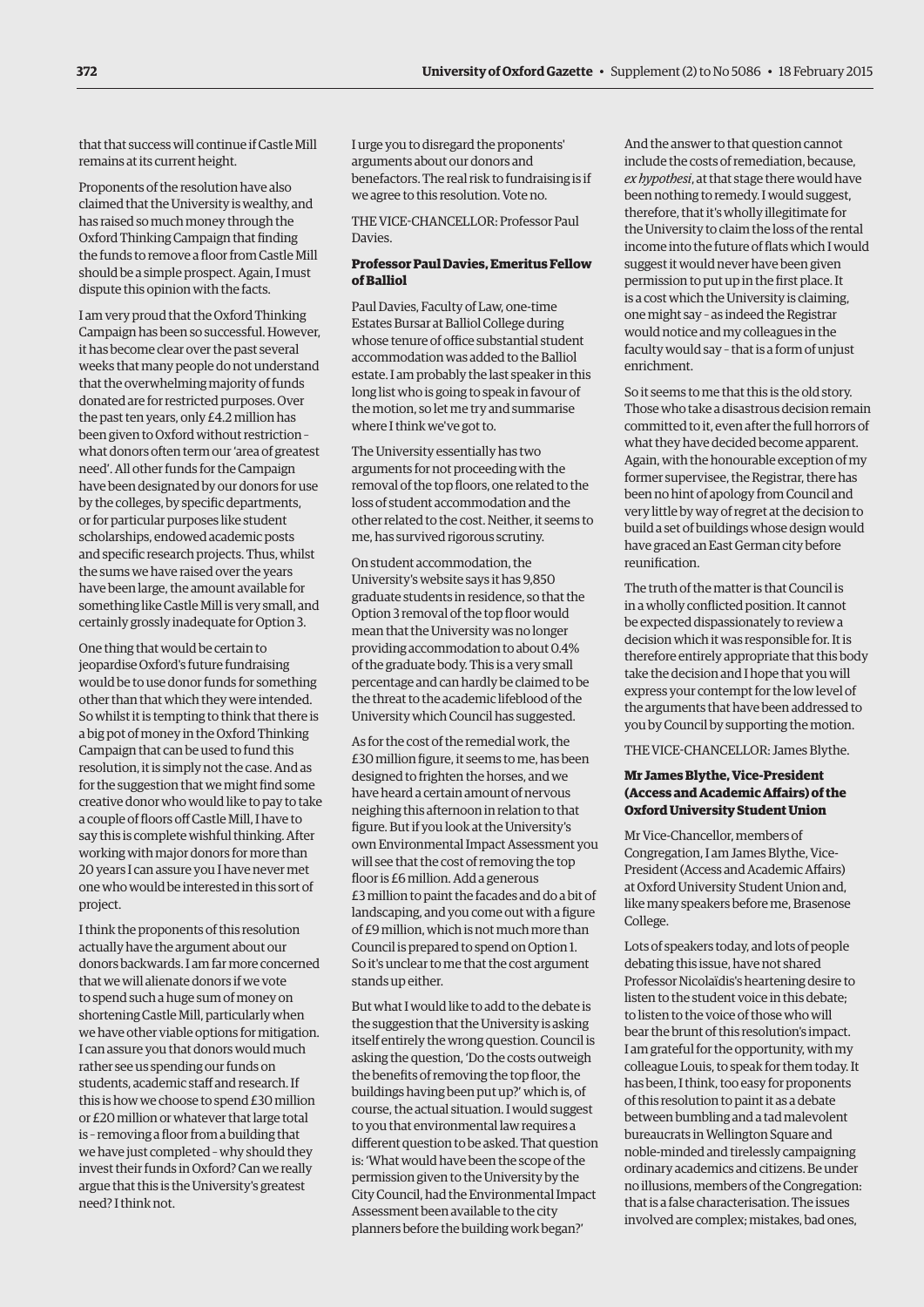were made. This has dragged on for years, as we all know, but it is my view that the choice before you today is actually straightforward. It is, as Jamieson Hunter said earlier, between conflicting objectives: a clear choice between two possible solutions. But those objectives, I hope to demonstrate, are not objectives of equal value.

Now, in my speech, I will, I have to admit, *mea culpa*, be using the evidence of experts. I have not prepared my own back-of-a-fagpacket assessment of the costs. I use £30 million. You may each choose your own number from one of the many proposed today. I think £9 million rather low, £30 million plausible; could be more, could be one of the range of intermediate figures. It is an independently provided estimate, not designed to scare any horses but to advise us. In your vote today, you can either preserve £30 million, or another appropriate number you wish to choose for yourself, from the limited discretionary money available to this University, preserve it for our key objectives, for education or research – OR you can go far beyond our expert advice, cave into nimbyism and spend this vast amount on enforcing a particular aesthetic approach.

What else, then, could we use £30 million for? I have the pleasure, or at some times burden, of representing students on Council's Planning and Resource Allocation Committee. From that position, I am very clear about the University's financial position. I have not been duped. The students have not been duped. Of course, we have huge income as a university, but also a very inflexible budget and an extremely expensive model of education, one, I doubt I need to remind the people in this room, that is a true jewel in our crown as a university.

If I look at where £30 million could come from, I am clear that, along with vital new science buildings, new graduate housing – following the new and improved approach outlined by the Registrar – along with that, along with even 5½ professorships which an earlier speaker was happy to dismiss but which I know students would value enormously, along with those priorities, one of the few places available is the money originating with the Press, available for the Graduate Scholarship Matched Fund. In other words, members of Congregation, supporting the resolution today will deal, I think, a double blow to the graduate students of this University. That, to answer Professor Roberts, would be the real slap in the face. That would, Dr Collins, bring us truly into disrepute with our students.

When I talk to graduate students, as of course I do very frequently, they want me to be campaigning on two issues: graduate housing and graduate funding. This resolution, with remarkable dexterity, devastates both of those priorities at once. It harms the welfare of the students, especially the most vulnerable: students with families and disabled students, who could just as easily be Dr Isaacson's villagers – leaving you with the unenviable possibility of being his squire.

Today's debate is also, I believe, about the role of this body. Your students see you as the ultimate guardians of the University's future, of the welfare of its students, and of its key strategic priorities. A vote for this resolution will show yourselves instead to be interested only in enforcing fanciful and disproportionate aesthetic decisions, regardless of their vast and deleterious impact on the welfare and experience of your students or the educational and research objectives of the University.

As the sovereign body of the University, you have a duty to the students, to the future of the University, to our globally competitive research, to our charitable objects. The choice is clear. The students are watching. They expect you to do the right thing and vote, quite simply, for spending the University's limited discretionary money on education and on research: what we are all here to do. I trust you will not let them down.

THE VICE-CHANCELLOR: Sir Jonathan Phillips.

#### **Sir Jonathan Phillips, Warden of Keble**

Jonathan Phillips, Keble College. Mr Vice-Chancellor, I know that you and many in Congregation will be aware of FM Cornford's minor masterpiece, *Microcosmographia Academica*. In it the author speaks of a category of those who have had their fingers 'on the pulse of the Great World – a distant and rather terrifying region'. And I count myself in that category and it's precisely because of my awareness of that 'distant and terrifying region' – and I don't mean Port Meadow – that I have concluded that I must ask to speak in this important debate today. I offer you not a narrative of fear, but a narrative of realism. The 'Great World' will be incredulous if we commit to the expenditure associated with Option 3. And in that 'Great World' there are funders, policymakers, commentators, politicians and philanthropists who will take a very negative view of any such decision. Let us please heed the wise words of the Master of Balliol and the University's Director

of Development. We will be regarded as careless and imprudent in our use of our resources and damage our claims for more.

To be clear, I don't at all dismiss the concerns of the promoters of this resolution about the appearance of the Castle Mill buildings and their impact on the landscape. These are matters very much to be regretted and we may also wish that history could record a somewhat different account of how we have arrived at the current position.

On that latter point, we have heard this afternoon from the Registrar, speaking on behalf of Council and the University and giving, I think, a very welcome expression of regret and a commitment that lessons have been learned. I don't think that that came easily and I think it needs to be heard clearly and taken very sincerely and seriously. As a member of Council for the immediate period ahead, I can assure Congregation that there is no doubt whatsoever that my colleagues and I will be determined to hold University officers to that commitment.

But, vital though it is to learn lessons for the future, the fundamental issue before us today is not how to hold the line against future predations; it's whether the University should decide to spend £30 million in an attempt to mitigate the damage of the past and I think that would be a disastrous decision.

I have heard lots of arguments that £30 million is an overblown estimate, that it includes a significant element of rental forgone, and so on. With modifications of the consultants' recommendations the figure could be significantly lower, or perhaps appear less extravagant if it were spent over a period of time. But I have also heard that £30 million could be a significant underestimate, not least because it excludes the cost of land purchased for substitute accommodation. Look, from the perspective of the University's external reputation, it doesn't matter whether it turns out to be £18, £20, £22, £25 or £35 million spent in a year or over half a decade. That sum, in my view, will sit alongside the cost of constructing these buildings, some £24.5 million as I understand it, and it will look, and we will look, ridiculous.

Now, I do acknowledge that on occasion it's necessary to risk appearing ridiculous in the eyes of the 'Great World' in order to defend or promote an important principle or cause. But, however strongly we might feel about the University's duty to safeguard the landscape, the issue for us, as trustees of this University and its academic mission in teaching and research, is whether we should